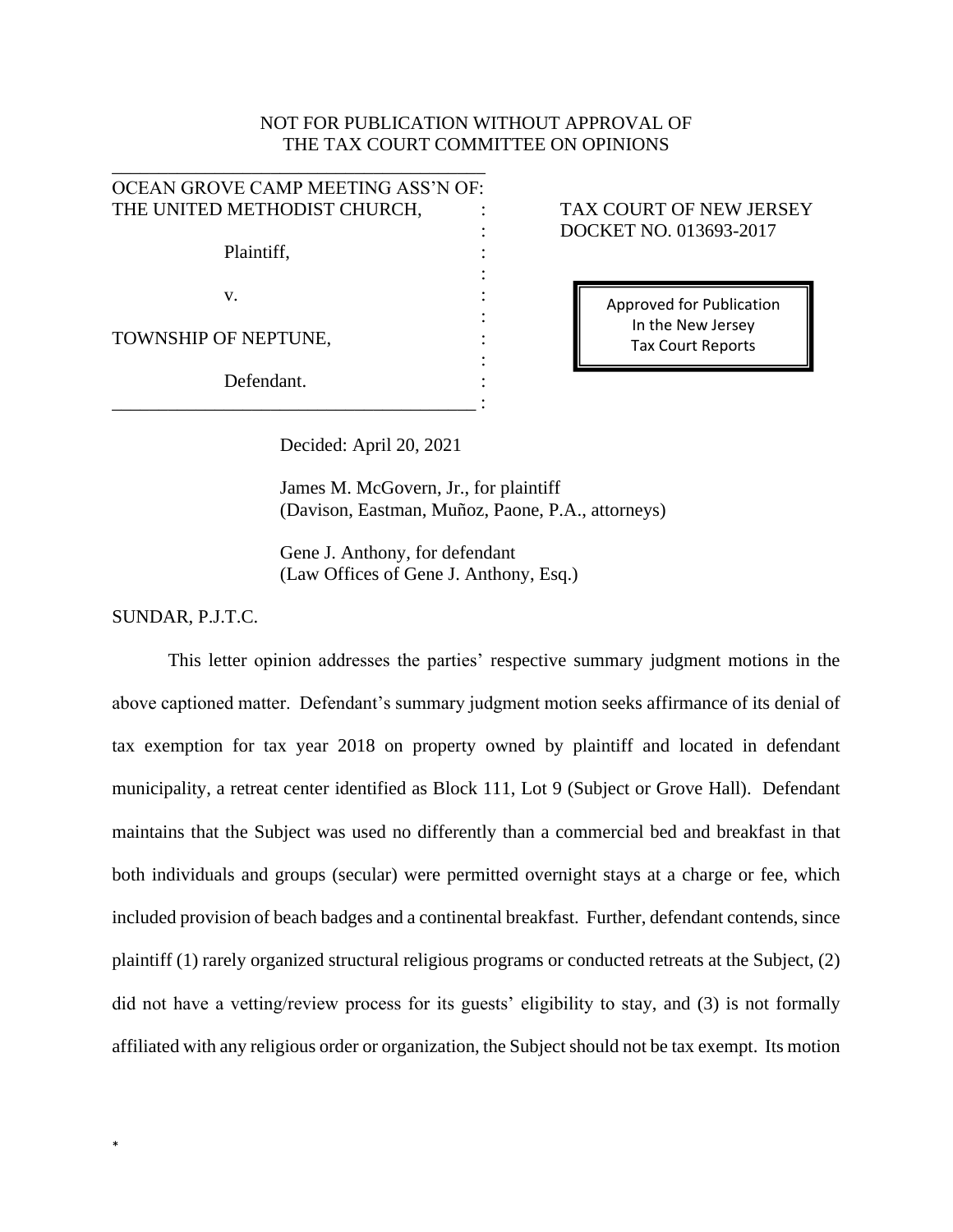was supported by depositions of several of plaintiff's employees (past and present) or other representatives, and certain documents as to plaintiff's incorporation and activities.

Plaintiff's cross-motion for summary judgment seeks restoration of the Subject's tax exemption for tax year 2018 claiming that it is used with other contiguous property as a religious retreat and conference center where guests "can enjoy a special time with God outside a conventional church format." Plaintiff also argues that it is not required to provide worship service or maintain minimum level of religious activities on the Subject for it to qualify for the exemption. Its motion was supported by certifications of plaintiff's employees with attached documents.

For the reasons stated below, the court reverses defendant's exemption denial for 2018.

#### **PROCEDURAL HISTORY**

Plaintiff is a federally income tax-exempt entity under I.R.C. §501(c)(3). By letter dated

November 13, 2017, defendant's assessor notified plaintiff that the Subject would not be given a

tax exemption for tax year 2018. The reasons were:

The property's use as of October 1 of the pretax year. This use must be a qualifying exempt use. Property's use must be an integral part of the exempt organization's operations, not just a convenience, and reasonably necessary for the proper and efficient fulfillment of the organization's exempt purpose. Property must be actually used for a permitted or qualifying use pursuant to the statute under which exemption is sought.

Failure to submit 2017 schedule of weekly worship and name(s) of facilitator at location.

Failure to submit 2017 schedule of weekly bible services and name(s) of facilitator at location.

Failure to submit 2017 schedule of weekly retreats for guests at location, including facilitator at location.

On December 27, 2017, plaintiff filed a direct complaint with this court challenging the

local property tax assessment of \$1,240,000 (allocated \$412,800 to land and \$827,200 to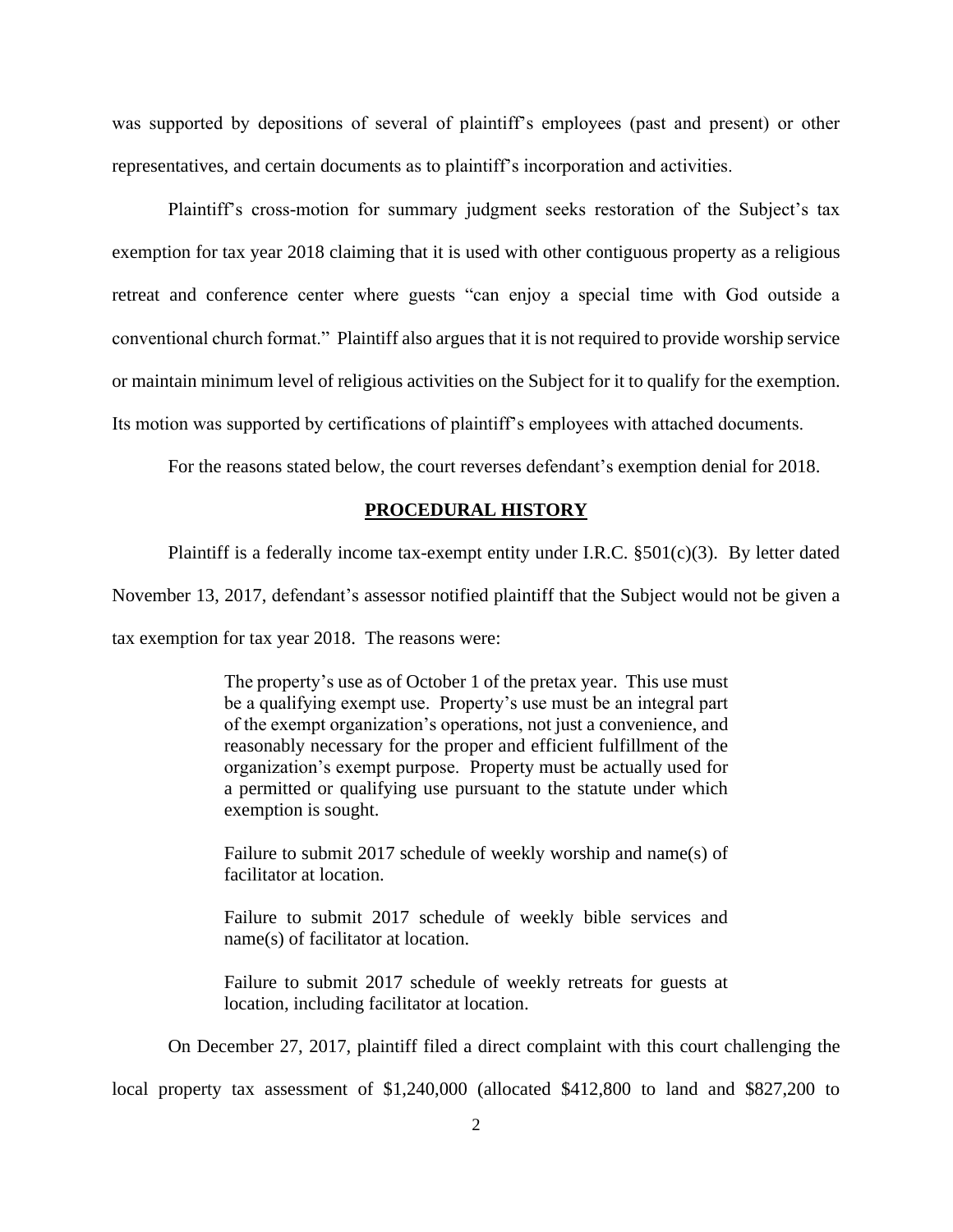improvements) for tax year 2018, imposed upon the Subject. In Count One, plaintiff claimed that the Subject was entitled to an exemption under N.J.S.A. 54:4-3.6. In Count Two, it challenged the assessment as exceeding the Subject's true value. Defendant (Township) filed a counterclaim alleging that the Subject is not entitled to a tax exemption and that it was under-assessed.

# **FACTS**

The following facts are taken from deposition testimony adduced by defendant, certifications of plaintiff's employees or other representatives, and documents as to plaintiff's incorporation, activities, and operations. None of the facts or documents are disputed in any materially significant manner.

## *(1) Plaintiff's Statutory Incorporation*

Plaintiff's history culminating into its incorporation is detailed in Schaad v. Ocean Grove Camp Meeting Ass'n of the United Methodist Church, 72 N.J. 237, 254-58 (1977) and State v. Celmer, 80 N.J. 405, 410-13 (1979). Methodist clergymen bought 260 acres of land near the ocean in Ocean Grove to establish camp meeting grounds in 1869. Schaad, 72 N.J. at 254. The organizers incorporated under L. 1870, c. 157 as the Ocean Grove Camp Meeting Association of the Methodist Episcopal Church<sup>1</sup> which retained "title to all the lands  $\ldots$ " and "sold leaseholds" for 99 years, renewable in perpetuity, at a fixed sum down and a stated annual ground rental" to the residents "[t]o maintain the special character of the place." <u>Ibid.</u> (citations omitted).

When incorporated, plaintiff's purpose was that "of providing and maintaining for the members and friends of the Methodist Episcopal Church a proper, convenient and desirable

<sup>1</sup> The name was changed to "The Ocean Grove Camp Meeting Association of The United Methodist Church." Celmer, 80 N.J. at 410 (citation and internal quotation marks omitted).

Another "Methodist camp meeting association[] . . . was incorporated as the Camp Meeting Association of the Newark Conference of the Methodist Episcopal Church" in the 1800s, "and maintains a community called Mount Tabor in Morris County." Schaad, 72 N.J. at 255, n.7.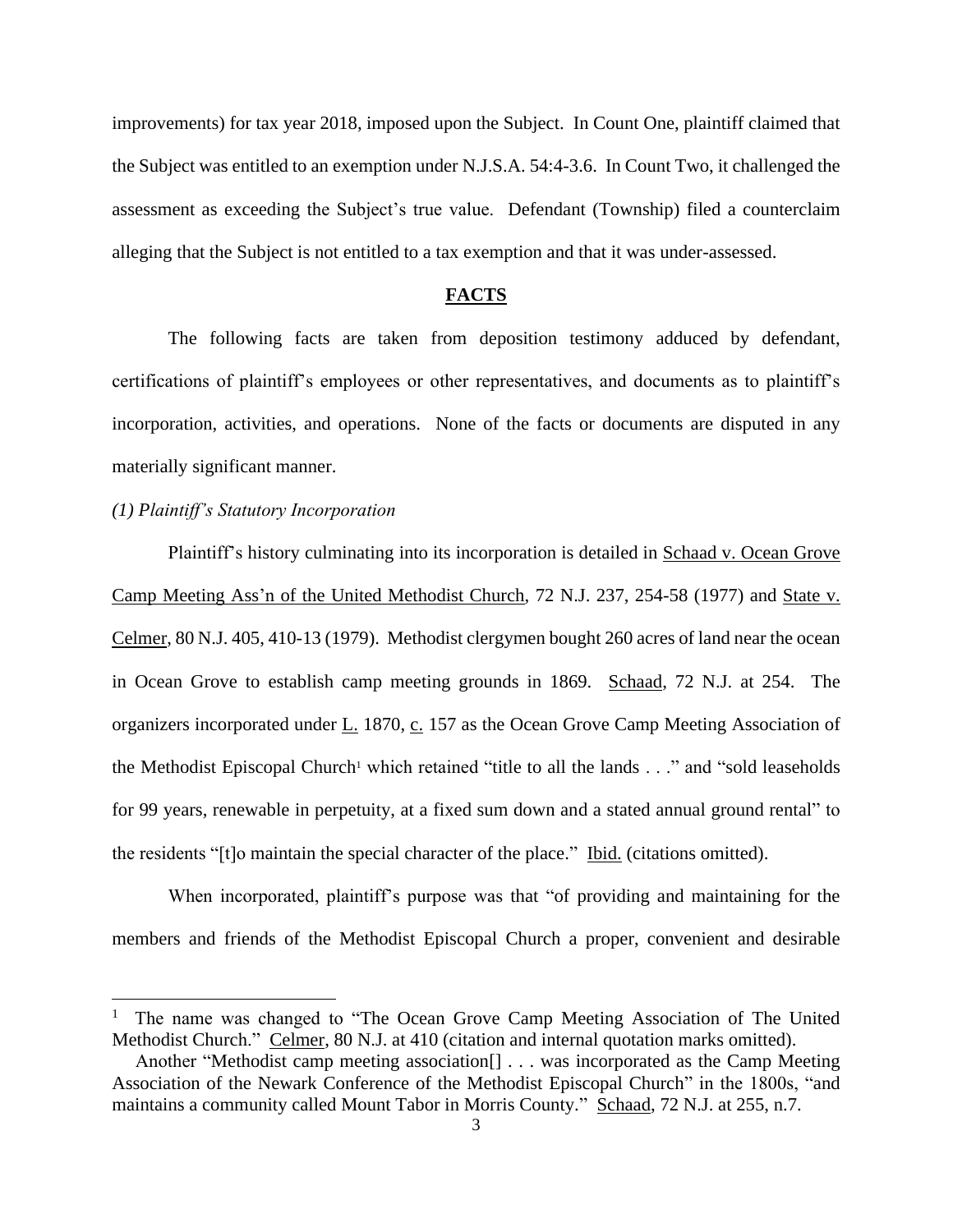permanent camp meeting ground and [C]hristian seaside resort." L. 1870, c. 157, §1. Article II of plaintiff's By-Laws reiterate the "object" of plaintiff is "to provide and maintain for members and friends of the United Methodist Church a proper, convenient, and desirable permanent campmeeting ground and Christian seaside resort as provided in the Statute of Incorporation." Plaintiff's mission statement is "providing opportunities for spiritual birth, growth and renewal through worship, education, cultural activities and recreation in a Christian seaside setting."

Twenty-six trustees manage plaintiff's affairs. Id. §4. They must be members of the Methodist Episcopal church. L. 1870, c. 157, §4; Celmer, 80 N.J. at 411 (trustees had to "be and remain members of The United Methodist Church in good and regular standing"). Associate trustees should be members of a Christian Church "in good and regular standing." By-Laws, Art. III, §4. Honorary trustees can be anyone who is "Christian clergy or lay person, by reason of his or her contribution to Christianity, and interest and support of" plaintiff. Id., Art. III, §10.

The trustees manage the daily operations by serving on the "Board's executive, program and development committees." Celmer, 80 N.J. at 412. "The executive committee serves as the administrative arm of the Board, and represents the Board in all official matters," while the "program committee" is responsible for "organizing religious services and meetings" for residents, and the "development committee is charged with the duty of initiating and implementing financial programs necessary to provide and maintain [Ocean Grove] . . . as a proper, convenient and desirable permanent Camp Meeting Ground and Christian Seaside Resort." Ibid.

Currently, plaintiff agrees that it is not a church within the conference of Methodist churches, nor under the control of a Bishop of the United Methodist Church. Deposition testimony also shows that there is no "agreement" between the United Methodist Church and plaintiff, and plaintiff is not considered as a congregation of the United Methodist Church.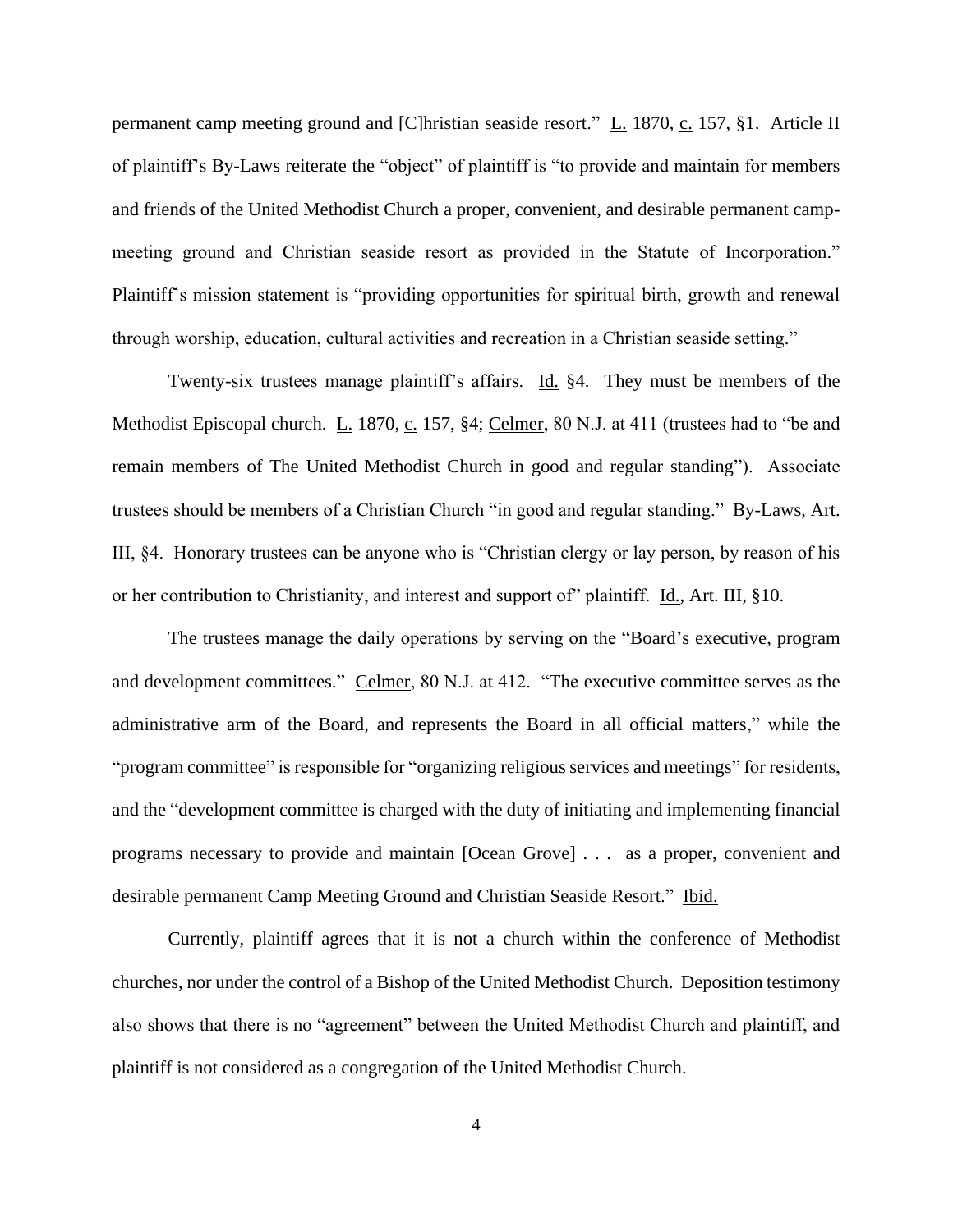Plaintiff's incorporating statute authorized it to purchase, hold, and/or sell real property, "in fee simple or otherwise" as deemed "necessary, proper or desirable for the purposes and objects of the corporation."  $\underline{L}$ . 1870,  $\underline{c}$ . 157, §2. Improvements "deemed necessary or desirable" could also be made by plaintiff. Id. §3. Any real and personal property owned by plaintiff (not to exceed \$5,000 in value) is "exempt from all assessment and taxation." Id. §6. "Any surplus funds remaining . . . after defraying the necessary expenses thereof for improvements or otherwise," is to be "devoted to such charitable, benevolent or religious objects or purposes" as agreed to by plaintiff's trustees. Ibid.

*(2) The Subject*

Plaintiff owns the Subject, a building commonly known as Grove Hall, which is located at 15 Pilgrim Pathway in the Township. Plaintiff deems Grove Hall a "Christian conference and retreat center." Plaintiff's website read into the record by plaintiff's Chief Operating Officer during his deposition described Grove Hall thus:

> Grove Hall is the Ocean Grove Camp Meeting Association beautiful[] Victorian retreat center. It is a perfect place for your next church retreat, small group gathering, leadership team meeting place or family reunion. Enjoy the sea breezes as you experience LBGR while rocking on the porches. Take a short walk and see God's glory in the sunrise. Come reflect, relax and be rejuvenated in God's square mile at the Jersey Shore.

> Grove Hall amenities. 31 double occupancy rooms. Meeting spaces available on the first and third floors. Commercial kitchen available for use. Continental breakfast included.

Plaintiff points out that the 2017 website version also described Grove Hall as follows:

Christian conference and retreat center, offering a place to stay for your Church, business, ministry or family group while visiting Ocean Grove . . . to attend our daily bible hours and Sunday's services during the season or hold your own worship services, devotional services or educational curriculum in our dining room, parlor or third floor lounge. Your retreated group will enjoy in just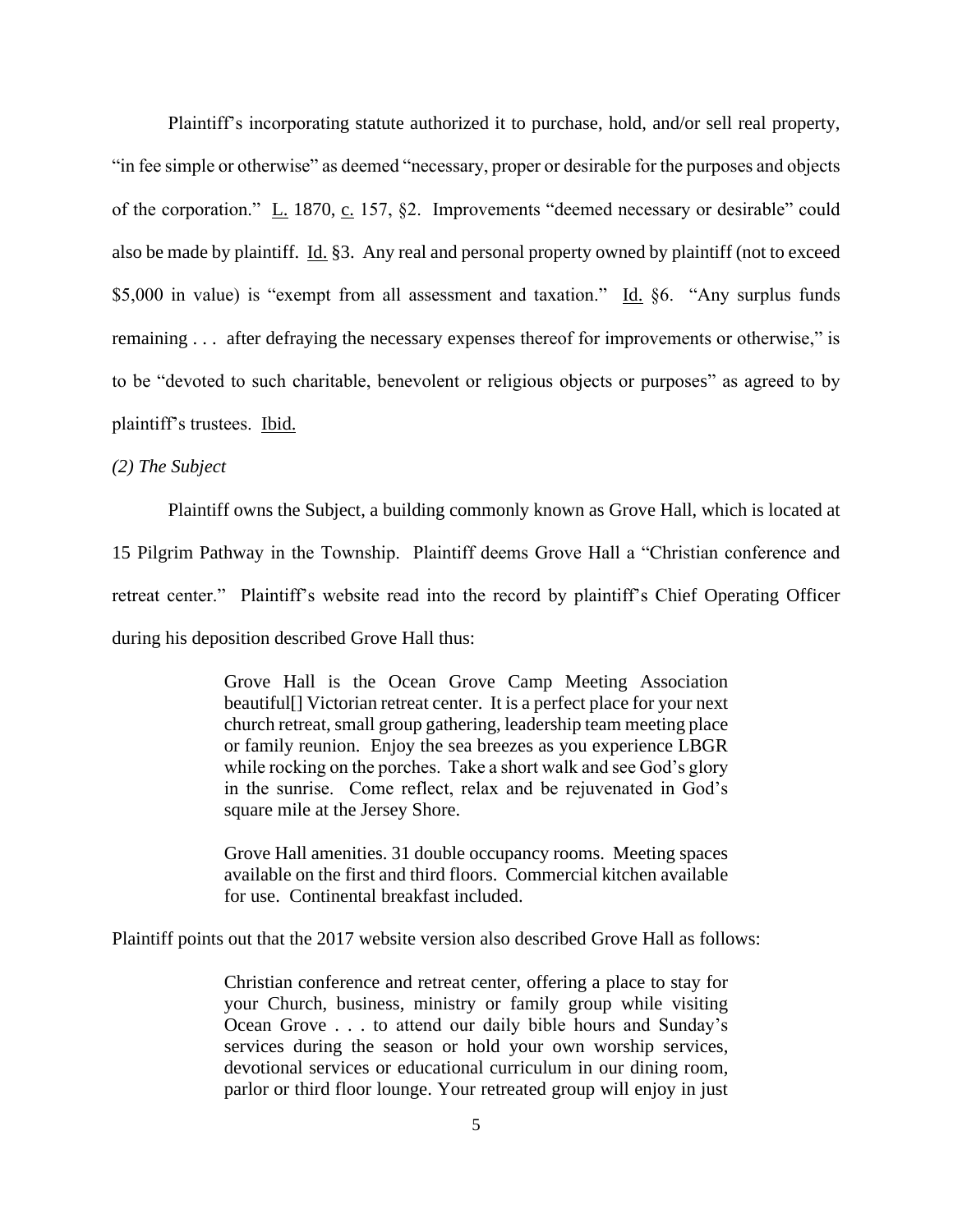a few steps to auditorium square or our famous historical buildings located, including the Great Auditorium, the Bishop James Tabernacle, Thornley Chapel, the Youth Chapel and the bookstore.

The Subject has 31 double occupancy rooms available for overnight stays. Some rooms have attached bathrooms. There are common bathrooms as well. There is common space that can be used for meetings and dining (the dining room can seat up to 60 people comfortably), and porches. Grove Hall also has a kitchen, which visitors can use to make their own lunch or dinner by paying an amount in addition to paying rental charges for the rooms. The room charges include free continental breakfast.

Plaintiff's record of bookings indicates that its visitors included churches, educational institutions, and social work-based groups. Some on the list are identified as for "family reunion" or for "mom's 90<sup>th</sup> birthday." The local police department was allowed to use Grove Hall for breakfast prior to its annual memorial service for the fallen officers held at the Great Auditorium, a large hall owned by plaintiff and located on plaintiff's premises in the Township.

Plaintiff has itself held a structured religious program at Grove Hall only sporadically. Visiting groups had their own agenda, not one imposed by plaintiff. The court was provided with an agenda of the Jesus Fellowship Calvary Chapel -- Ladies Retreat, and another called the "Splash 2019 Itinerary." Plaintiff only participates in the programs organized by the visiting groups if requested by those groups.

#### **ANALYSIS**

## *(1) Appropriateness of Summary Judgement*

Summary judgment will be granted "if the pleadings, depositions, answers to interrogatories and admissions on file, together with the affidavits, if any, show that there is no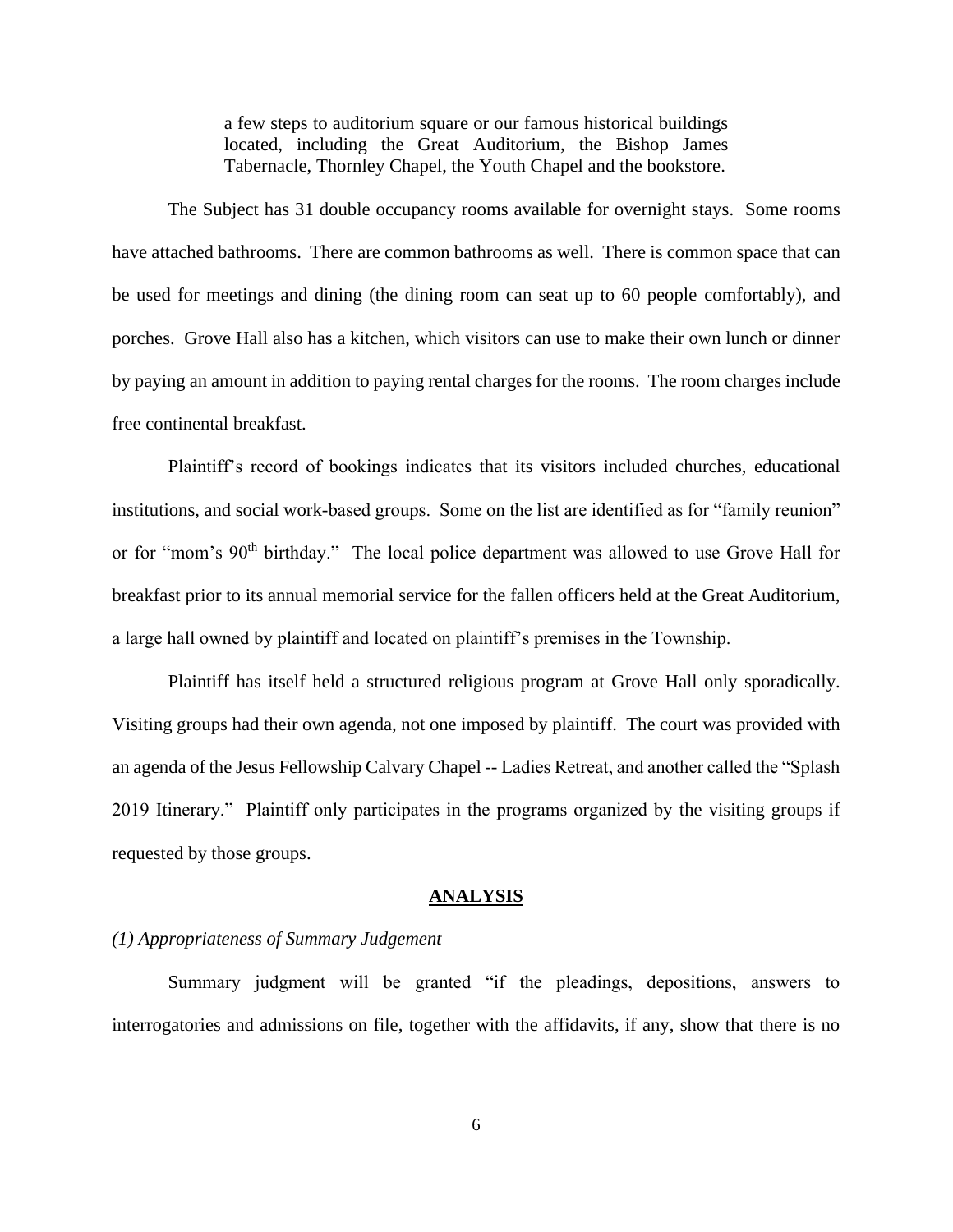genuine issue as to any material fact challenged and that the moving party is entitled to a judgment or order as a matter of law." R. 4:46-2(c).

Here, the sole issue is whether the Subject is entitled to a tax exemption for tax year 2018. The facts in this regard are adduced from documents provided by parties in support of their respective summary judgment motions. The documents are undisputed. The deposition testimony is also not disputed. That each party offers their respective opinions/arguments on how these facts should be used or applied vis-à-vis the tax exemption, is not to the court, a showing that there are "genuine issue as to any material fact." Therefore, summary judgment as a method of disposition is appropriate.

## *(2) Exemption Under L. 1870, c. 157*

As noted above, this law exempts plaintiff's real and personal property from "all assessment and taxation," as long as the "value" does not exceed \$5,000. L. 1870, c. 157, §6. Neither party proffered evidence of what the \$5,000 value limit translates to for tax year 2018. Plaintiff's financial statements as of December 31, 2017 value land owned by plaintiff at \$324,413 and buildings at \$11,132,019. Other property including equipment is valued at \$4,812,568. The depreciation (for depreciable property and equipment) is reported as -\$416,086 while the "accumulated depreciation" is -\$8,941,300. However, the court cannot speculate that the net amount (value less depreciation), in fact, exceeds the \$5,000 value limit in the 1870 law.

Without evidence that the Grove Hall is worth less than what \$5,000 would be worth as of October 1, 2017 (the assessment date for tax year 2018), the court is hesitant to use the 1870 law's tax exemption provision as the basis for deciding the instant summary judgment motions.

### *(3) Exemption Under Federal Income Tax Laws*

Plaintiff is federally income tax-exempt under I.R.C.  $\S501(c)(3)$ . However, this is not a basis to exempt the Subject under our local property tax law. See Black United Fund of N.J., Inc.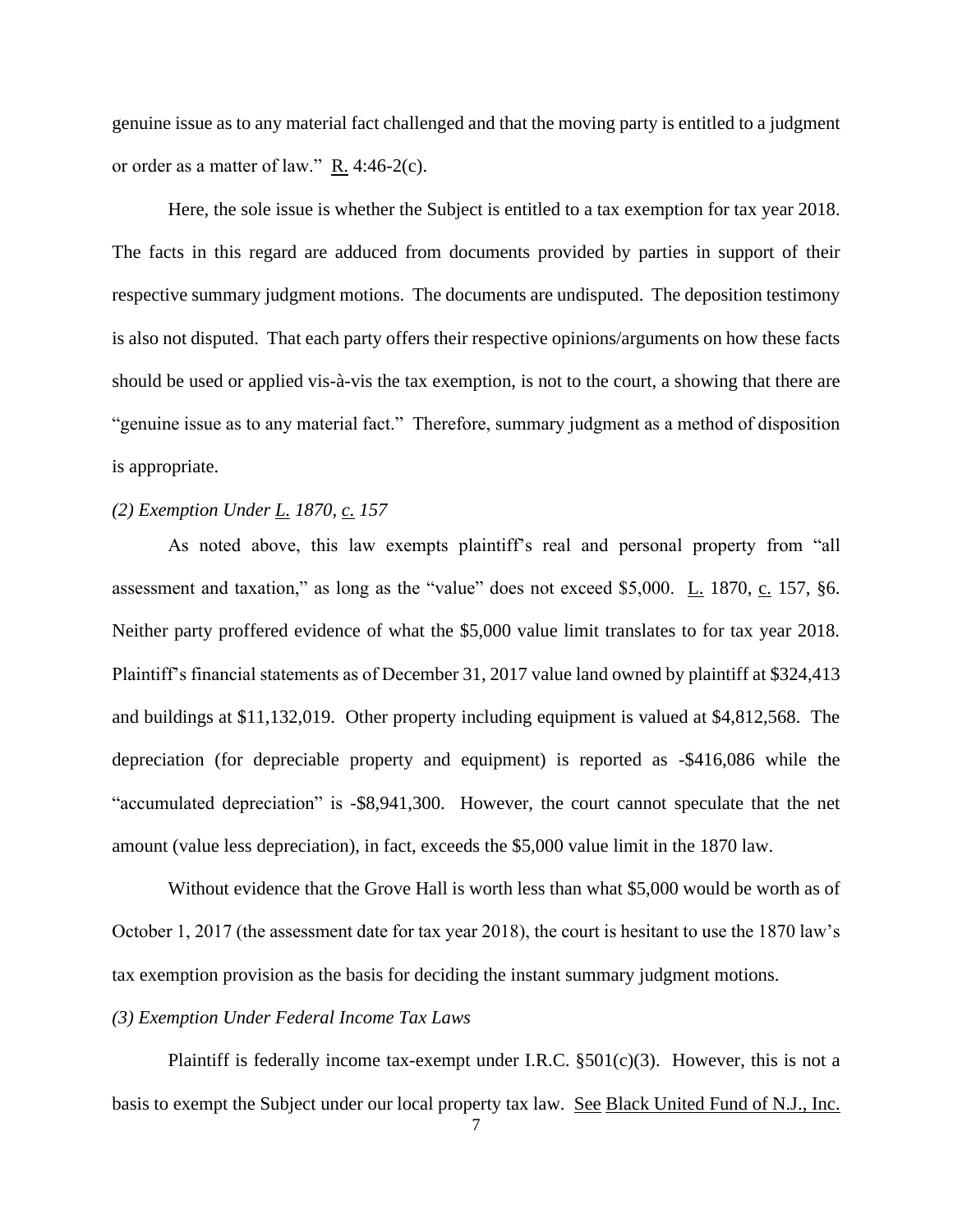v. City of East Orange, 17 N.J. Tax 446, 455 (Tax 1998) ("entitlement to a § 501(c)(3) exemption

. . . does not mean that the entity is entitled to an exemption under New Jersey law"), aff'd, 339

N.J. Super. 462 (App. Div. 2001).

(*4) Exemption under N.J.S.A. 54:4-3.6*

N.J.S.A. 54:4-3.6 exempts buildings which are used for certain specified purposes, and the

supporting land (not exceeding 5 acres). An exemption is afforded to

all buildings actually used in the work of associations and corporations organized exclusively for the moral and mental improvement of men, women and children, provided that if any portion of a building used for that purpose is leased to profit-making organizations or is otherwise used for purposes which are not themselves exempt from taxation, that portion shall be subject to taxation and the remaining portion only shall be exempt.

[Ibid.] (hereinafter "MMI Clause").

The same statute also exempts from tax

all buildings actually used in the work of associations and corporations organized exclusively for religious purposes, including religious worship, or charitable purposes, provided that if any portion of a building used for that purpose is leased to a profitmaking organization or is otherwise used for purposes which are not themselves exempt from taxation, that portion shall be subject to taxation and the remaining portion shall be exempt from taxation, and provided further that if any portion of a building is used for a different exempt use by an exempt entity, that portion shall also be exempt from taxation.

[Ibid.] (hereinafter "Religious/Charitable Clause")

Additional conditions, including that that the real property must be owned by the corporate

claimant which should be "authorized to carry out the purposes on account of which the exemption

is claimed," are contained in the overarching proviso portion of the section thus:

provided, in case of all the foregoing, the buildings, or the lands on which they stand, or the associations, corporations or institutions using and occupying them as aforesaid, are not conducted for profit,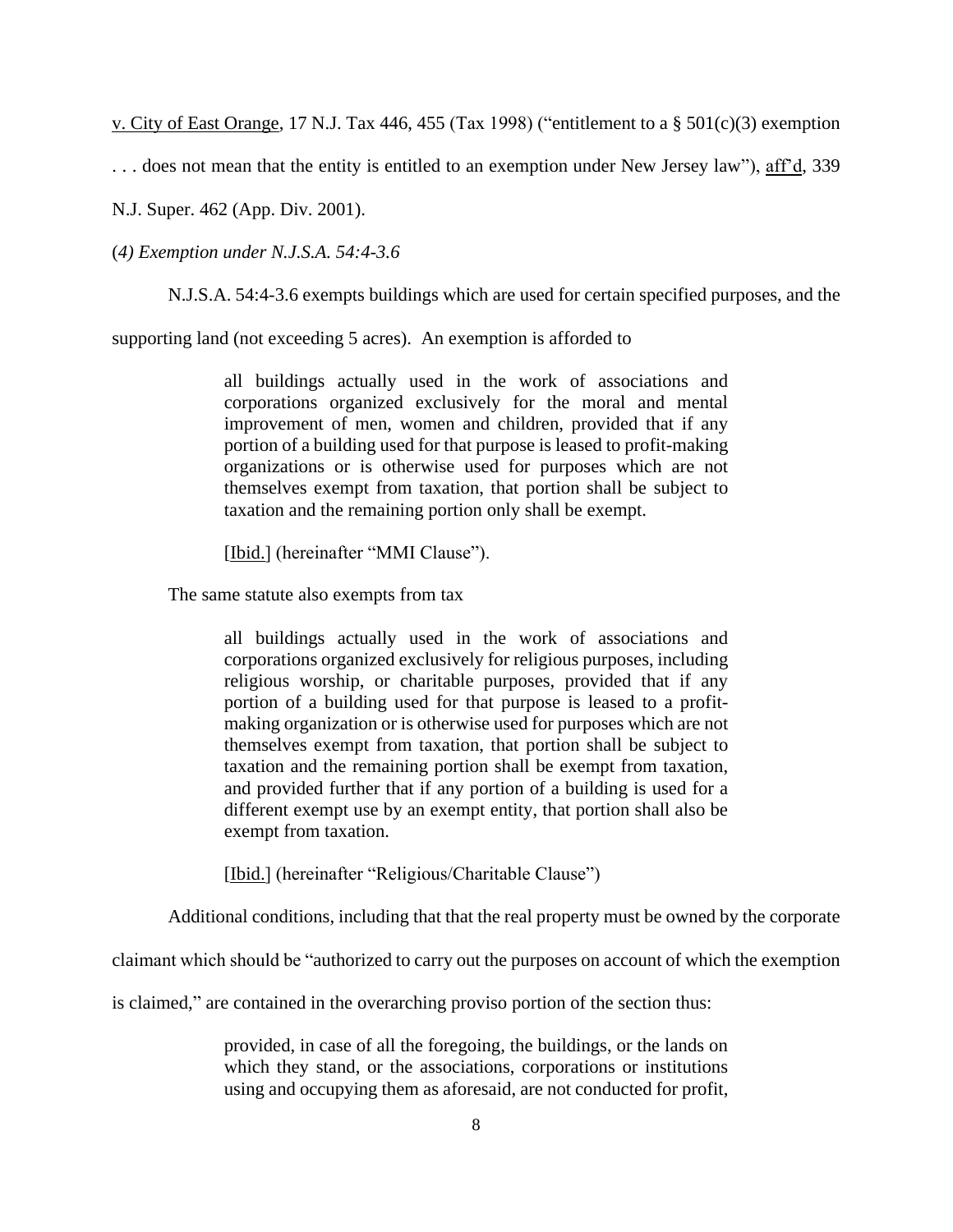except that the exemption of the buildings and lands used for charitable, benevolent or religious purposes shall extend to cases where the charitable, benevolent or religious work therein carried on is supported partly by fees and charges received from or on behalf of beneficiaries using or occupying the buildings; provided the building is wholly controlled by and the entire income therefrom is used for said charitable, benevolent or religious purposes;

Thus, an entity can raise funds to support its charitable, benevolent, or religious works carried on in its building by imposing fees and charges on those who use or occupy the building (i.e., the "beneficiaries"). As our Supreme Court summarized, an entity "must be organized exclusively for the" statutorily allowed tax-exempt purpose; the entity's "property must be actually and exclusively used for the tax-exempt purpose;" <sup>2</sup> and further, the entity's "operation and use of its property must not be conducted for profit." Paper Mill Playhouse v. Twp. of Millburn, 95 N.J. 503, 506 (1984).

#### (i) Organization Criteria

The Township argues that plaintiff is not a religious institution or a church but an independent affiliate, which exists and operates without any control by or direction from the United Methodist Church or any other Higher Order. Therefore, the Township contends, it is not organized for any specific tax-exempt purpose. Plaintiff counters that the special legislation, its mission statement, charter, and By-Laws, are sufficient evidence that its incorporation fits into either the Religious/Charitable Clause or the MMI Clause. The court agrees with plaintiff.

Because plaintiff was incorporated by statute, there is no need for it to possess an independent Articles of Association. That special legislation is the basis for Plaintiff's claim that it was created exclusively for religious purposes and in its furtherance thereof. Plaintiff's By-

 $2$  The Legislature subsequently deleted the exclusivity of use requirement.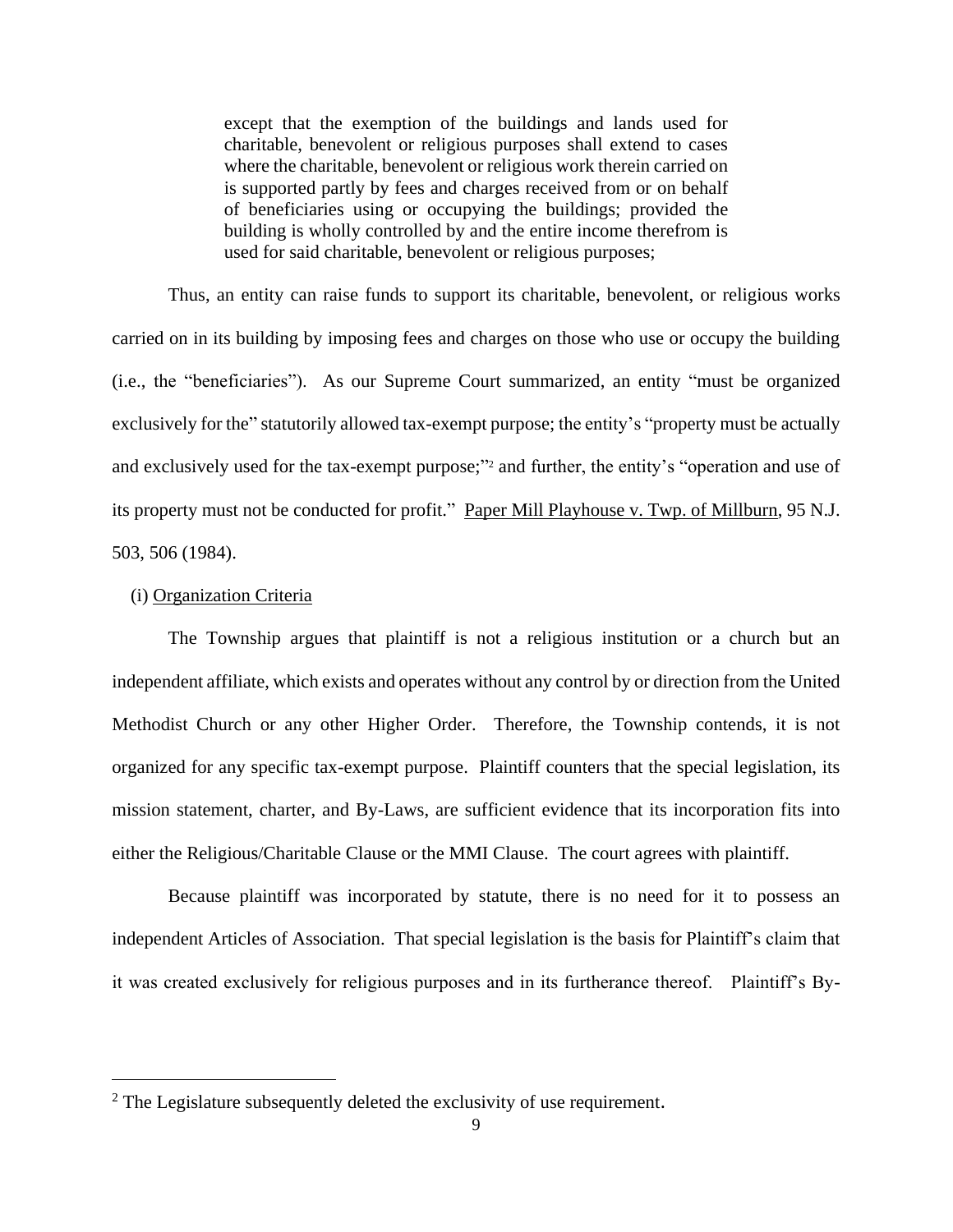Laws, which were adopted in 1980, also reiterates plaintiff's religious purposes which were recited in the 1870 legislation.

Plaintiff's independence from, control by, or direction from the United Methodist Church or any other higher religious order does not require a conclusion that plaintiff is no longer organized exclusively for religious purposes. It still aligns itself with the Methodist faith and beliefs. Its By-Laws (as of 2015) continue to reiterate plaintiff's religious missions and goals, and its committees are tasked with the same religious responsibilities as stated in Celmer. As plaintiff's former employees confirmed, plaintiff still defines itself as Methodist and its trustee and Board members are Methodists or pastors, which indicated plaintiff's continued connection with the Methodist Church.

Evidence before the court shows that plaintiff continues to adhere to its original purpose of "providing and maintaining for the members and friends" of the Methodist beliefs and Christian faith, a permanent camp meeting ground to encourage, foster, maintain and renew religious and spiritual way of life. Tents are erected every summer at plaintiff's campgrounds in the Township for these purposes including meditation in, and with nature. Tenters visit and stay every summer at plaintiff's campgrounds. That plaintiff welcomes people of any branch of Christianity as tenters, and to its worships and services does not foreclose a conclusion that plaintiff's organizational purpose and primary objective continues to be influenced by religious beliefs and teachings in its efforts to promote, serve, and further its members' and the public's spiritual and religious needs. Plaintiff continues to conduct regular worships, services, and Bible studies in alignment with the Methodist faith. In summer, during the "tent" months, these activities are even more frequent. The Bishop for the United Methodist Church has preached at plaintiff's property and can appoint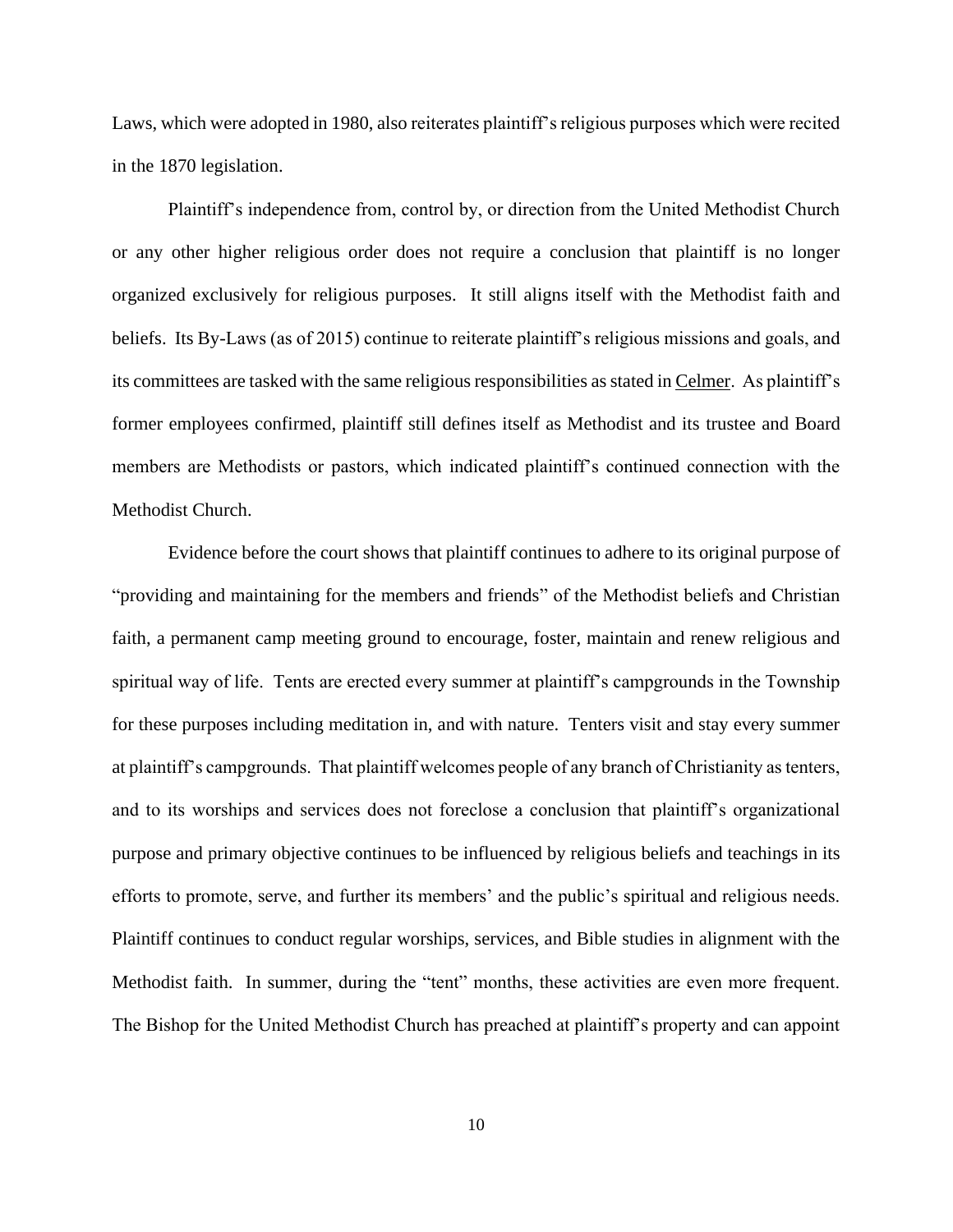or remove plaintiff's current Chief Operating Officer who used to be a pastor at a United Methodist Church.

The court therefore does not view plaintiff's independent status (i.e., with no formal association to the United Methodist Church or any other organized religion) as failing satisfaction of Criteria 1.<sup>3</sup> See e.g. Fountain House of N.J., Inc. v. Twp. of Montague, 13 N.J. Tax 387, 400- 01 (Tax 1993) (generally, the "purposes stated in a corporation's certificate of incorporation are reflective of purposes (intent) at the time of incorporation" which can change "over the course of time" and what is relevant are the "purposes pursued by a corporation" and "the facts and circumstances surrounding the corporation's operations" as of the applicable assessment date).

While the Township may be skeptical that plaintiff's mission statement is so broad as to be of no assistance in deciding Criteria 1, the court views such statement as plaintiff's continued goals and objects in keeping with the 1870 special legislation. None of plaintiff's employees or representatives who were deposed disagreed with plaintiff's mission or expressed disagreement with the same vis-à-vis plaintiff's activities. Therefore, plaintiff passes the Criteria 1 test under the Religious/Charitable Clause.

The above facts also permit satisfaction of Criteria 1 of a tax exemption under the MMI Clause. The MMI "classification has been applied to various public and civic organizations, which directly serve the public by contributing to the educational, cultural and spiritual development in society in general." Phillipsburg Riverview Org., Inc. v. Town of Phillipsburg, 26 N.J. Tax 167,

<sup>&</sup>lt;sup>3</sup> In 1968, law was enacted to address the United Methodist Church. See N.J.S.A. 16:10A-1 to 10A-15. This law allowed "all religious corporations or churches" which were known as, among others, "'The Methodist Church,' . . . 'Methodist Episcopal Church,' . . . and all . . . associations or other organizations directly connected therewith" to change their name to "The United Methodist Church." N.J.S.A. 16:10A-1. However, the statute does not "limit, change, affect or alter any other existing right, power, property, obligation, liability or duty of any such religious corporation or church." Ibid.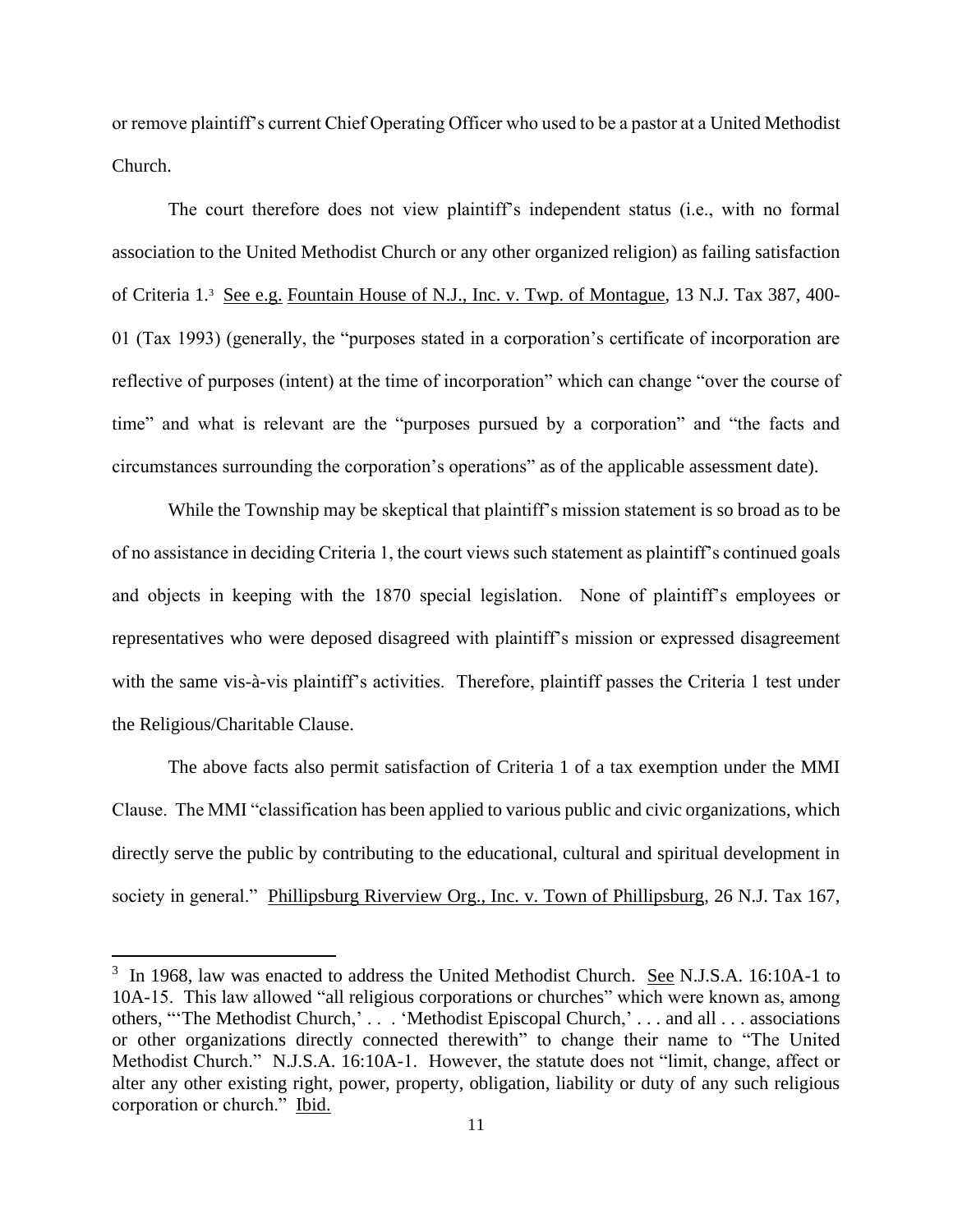176 (Tax 2011) (citation omitted), aff'd, 27 N.J. Tax 188 (App. Div. 2013). Plaintiff's object and purpose is to better people's spiritual well-being through worship, education, community awareness, and its annual summer tent camps. Therefore, plaintiff would pass the Criteria 1 test under the MMI Clause.

#### (ii) Use Criteria

The Township argues that Grove Hall is no different than any commercially operated bed and breakfast because: (1) there was rarely any structured religious program directly organized by plaintiff; (2) secular groups and even individuals were allowed to stay; and (3) plaintiff did not have a vetting or screening process to determine whether a particular group was eligible to stay. Plaintiff agrees that it imposed charges for using or staying at Grove Hall for the tax year at issue, but maintains that it only rented to groups, never individuals, and the groups included only nonprofit entities, including religious groups and churches. It vehemently disagrees that this use of Grove Hall is analogous to a bed and breakfast or any other commercial hostelry.

The plain language of N.J.S.A. 54:4-3.6 per se bars an entity covered by that statute from leasing its building to a for-profit entity. Thus, if any "portion of a building" which is "actually used in the work" of an entity organized for MMI or religious/charitable purposes, "is leased to profit-making organizations," then only that portion of the building will be taxed. Ibid.<sup>4</sup>

Here, the court was not provided any proof that Grove Hall or a portion of the same was leased to a for-profit entity, such as a lease agreement. The evidence provided showed that plaintiff imposed a charge for use and occupation of the rooms in Grove Hall (plus for use of the kitchen if

<sup>&</sup>lt;sup>4</sup> This proviso was enacted to ensure that a property did not lose the entirety of the tax exemption similar to the treatment of educational institutions, and to remove the previous "exclusive use" requirement of the statute. See Assembly Commerce and Industry Committee, Statement to Assembly Bill No. 2246, (Oct. 18, 1984); Roman Catholic Archdiocese of Newark v. City of East Orange, 17 N.J. Tax 298, 318-19 (Tax 1998), aff'd, 18 N.J. Tax 649 (App. Div. 2000).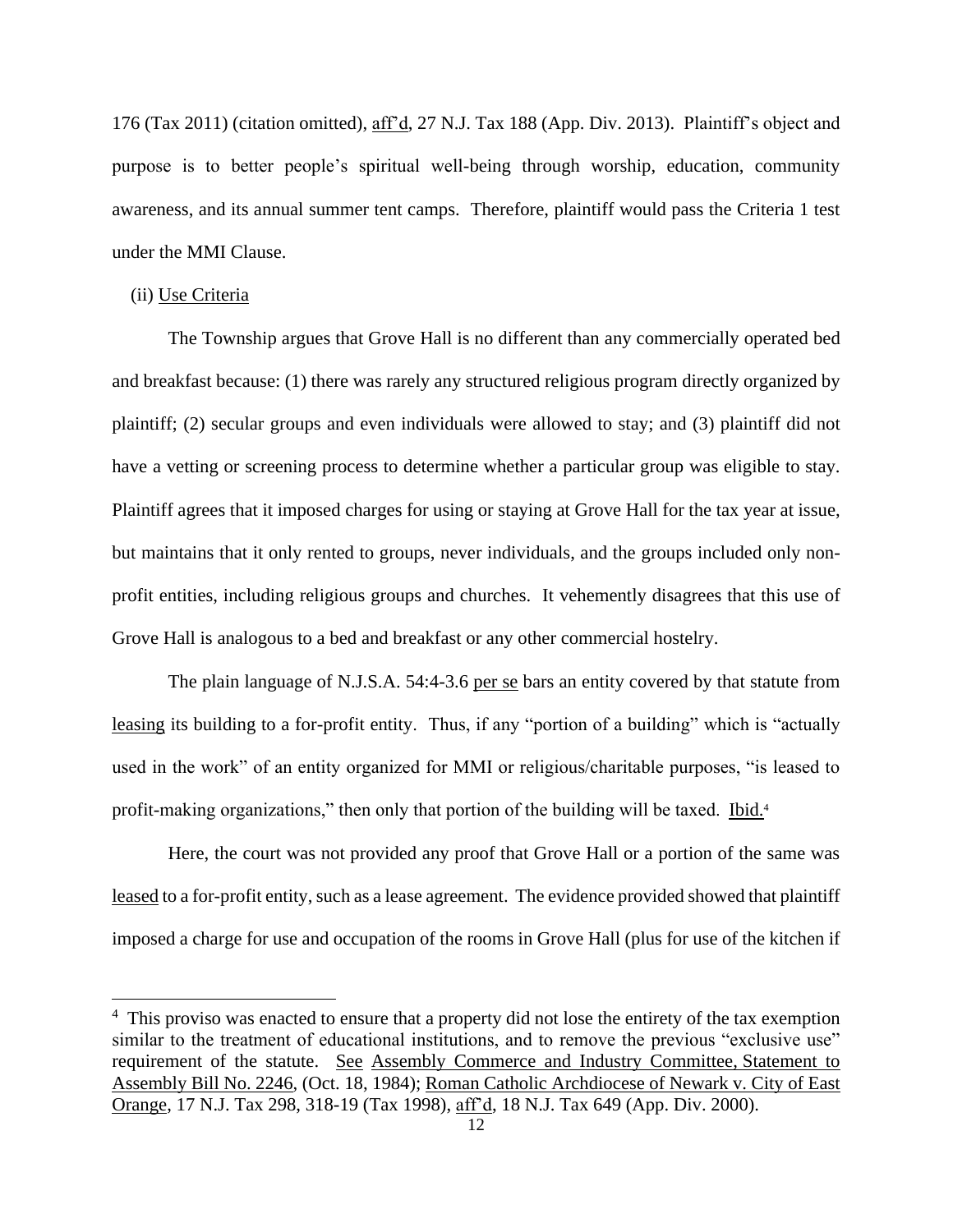required) and permitted use of the common areas (dining room; conference room) to groups of people for a short duration, usually a few days a week (mostly Thursday through Sunday). To the court this type of arrangement appears to be more of a license than a lease. See Van Horn v. Harmony Sand & Gravel, Inc., 442 N.J. Super. 333, 341-42 (App. Div. 2015) (a lease provides "exclusive possession of a property" to the lessee "for some period of time" when the "the lessee's rights of possession and use are greater than the landowner's," whereas a license is "permission to use the land at the owner's discretion," so that the user is "not provide[d] protection . . . against interference by the" property owner); Thiokol Chem. Corp. v. Morris Cty. Bd. of Taxation, 41 N.J. 405, 417 (1964) ("a lease gives exclusive possession of the premises against all the world, including the owner, while a license confers a privilege to occupy under the owner").

Regardless of the lease versus license legal distinction, there is no proof that the users/occupiers of Grove Hall were profit-making entities. Rather, the roster of the visitors provided to the court showed that almost all were non-profit entities, primarily religious such as, among others, the Middletown United Methodist Church.<sup>5</sup> This accords with plaintiff's employees deposition testimony that a majority of Grove Hall users are Church groups. Additionally, while it is undisputed that secular groups used the Subject, the facts show that these were non-profits such as educational institutions, women's groups, mental health groups, health-check groups, youth groups, and substance abuse groups. Nothing was provided to the court to show that such

<sup>&</sup>lt;sup>5</sup> The visitor list included the following: Queens Presbyterian Church PCA; Presbyterian Church in Westfield; St. Mary and St. Athanasius Church; Saint Georges Church; Hawthorne Bible Church; Princeton Meadow Church; Emmanuel Bible Church; Redeemer Presbyterian; New Paltz Reformed Church; Little Flock Church; Chapel at Warren Valley; Oasis Christian Center; Skyline Community Church; Jesse Lee Church; Ebenezer Bible Fellowship; 180 Church; Christian Association at University of PA; PEF Princeton Evangelical Fellowship; Grace Community Church Warwick; Life Chapel; Freedom Church; Trinity UMC; Unity of Montclair Church; Calvary Chapel Perth Amboy; Second Presbyterian Church; Swarthmore Presbyterian.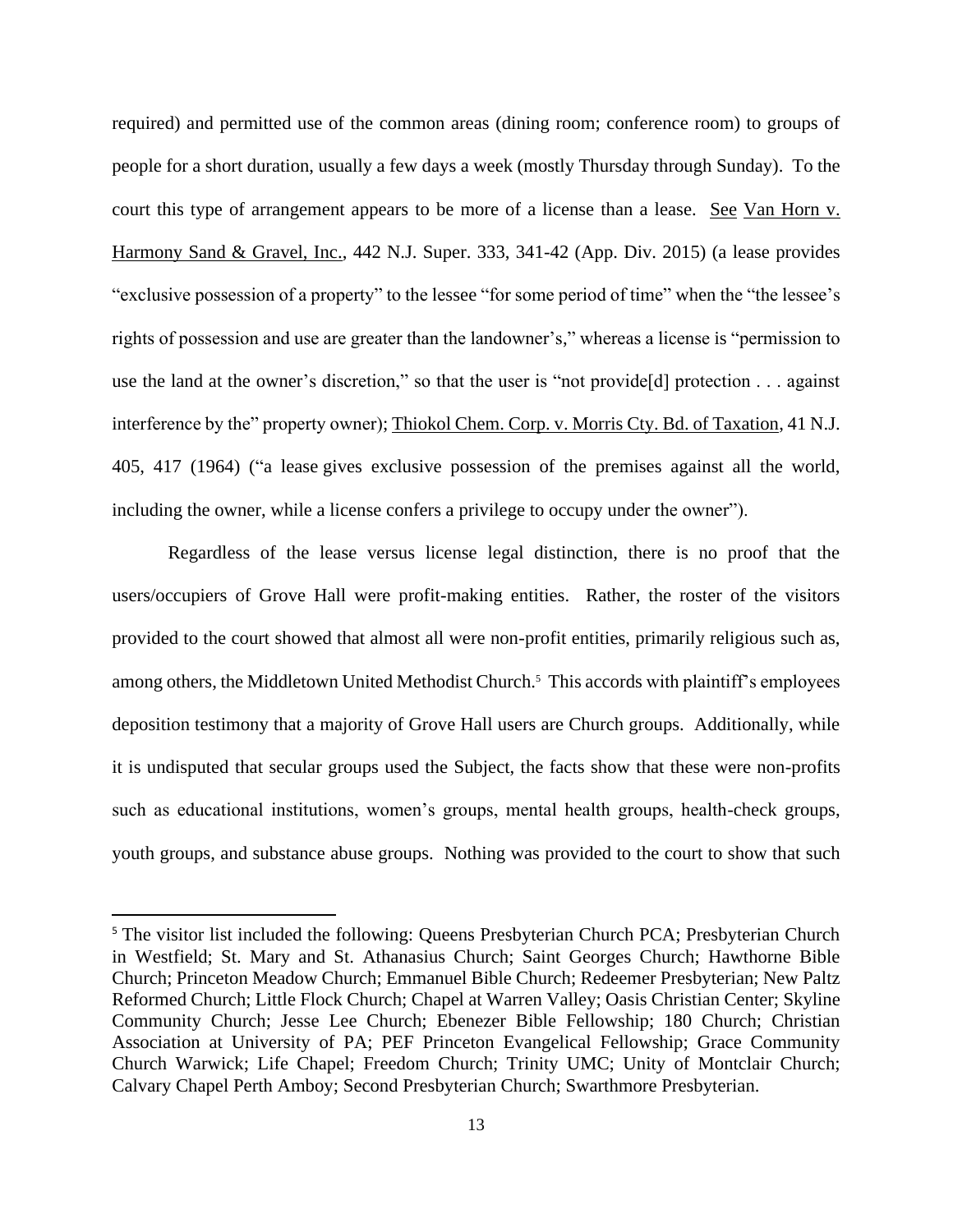use by these non-profit groups was non-tax exempt or was in furtherance of the group's for-profit activity. As such, N.J.S.A. 54:4-3.6 does not destroy the building's claim or entitlement for tax exemption where, as here, the use "for purposes which are [] themselves exempt from taxation," or "for a different exempt use by an exempt entity." To state it differently, a claim for tax exemption under this statute is not automatically jeopardized if the non-profit entity rents (imposes fees and charges for use and occupation of) its building which is actually used in its charitable, religious or benevolent work to other non-profit entities or for other tax-exempt activities.

Additionally, and as noted above, the Legislature expressly permits an entity covered by N.J.S.A. 54:4-3.6 to charge fees for use and occupation of its building as a means of supporting itself in the pursuance of its charitable or religious works. This support-through-fees-and-charges portion of the statute was introduced in 1901. Thus, exemption was granted to:

> any building used for purposes considered charitable under the common law; provided, the said building is occupied in whole by the organization owning it, and the entire income from said building is used for the purposes of such organization, although supported partly by fees and charges received from the beneficiaries or from those who receive the advantages of such charitable purposes, with the land whereon the same are erected, and which may be necessary for the fair enjoyment thereof, and the furniture and personal property used therein.

[ $L.$  1901,  $c.$  142, p. 300.]

In 1903, the wording changed so it read as follows:

the exemption described in this paragraph of a building and land used for charitable purposes shall extend to cases where the charity is supported partly by fees and charges received from or on behalf of beneficiaries occupying said building, provided the building is wholly controlled and the entire income therefrom is used by the charitable corporation for its charitable purposes[.]

[L. 1903, c. 208, p. 396]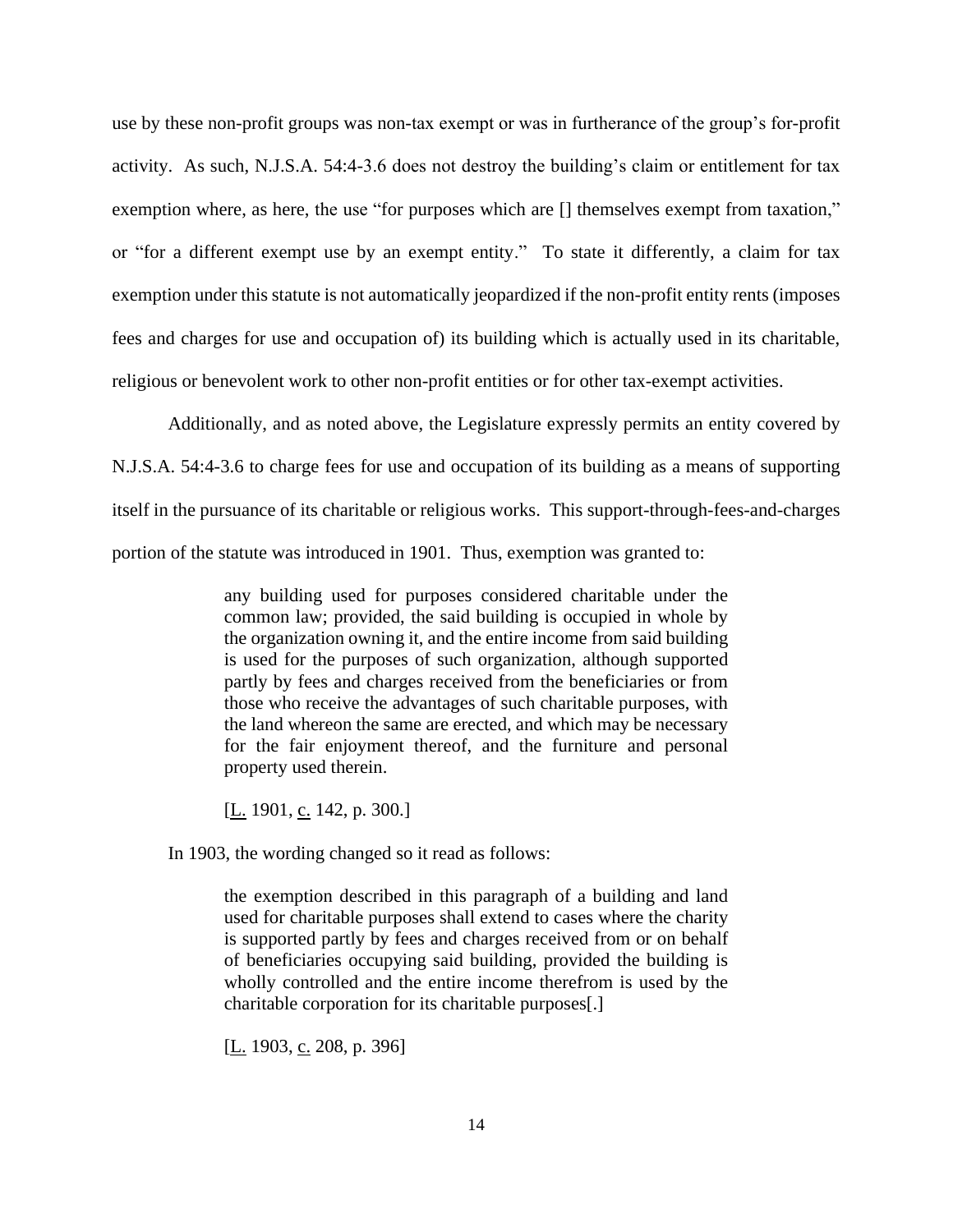Thus, it was no longer required that the owner of the building also wholly occupies it. The reference to common law (for deciding what is a charitable purpose) was also deleted.

In 1913, the provision was changed such that the exemption for a building used for "charitable, benevolent or religious purposes," continued where the building "and the charitable, benevolent or religious work therein carried on is supported partly by fees and charges received from or on behalf of the beneficiaries using or occupying the said building."  $\underline{L}$ . 1913,  $\underline{c}$ . 278, p. 572. In 1918, this provision ceased being a stand-alone sentence, and became part of the section's provisos, and read the way it currently reads (except for the deletion of the word "said" when referencing the building). See  $L$  1918, c. 236, p. 850.

What can be distilled from the above legislative changes is this: Legislature recognized that it is permissible for a non-profit charitable entity to resort to charging fees as a method of selfsupport, and that imposing such charges should not be deemed the equivalent of the conduct of a for-profit venture such that it endangers the building's tax exemption. The Legislature buttressed this allowance by ensuring that the statutorily qualifying non-profit entity is wholly in control of its building and uses all income received therefrom for and in furtherance of its charitable, benevolent, or religious purposes. Other than these two requirements, there are none. Thus, it is not a mandate that the non-profit entity must wholly occupy the said building as a condition precedent to the exemption. Nor is there any requirement that the entity must initiate, sponsor, participate in, or control the activities of the users/occupiers of that building. See also Borough of Hamburg v. Trustees of Presbytery of Newton, 28 N.J. Tax 311, 319, 323 (Tax 2015) ("[w]hen interpreting N.J.S.A. 54:4-3.6, New Jersey Courts have thus far declined to impose a minimum level of activity requirement on the use test" and that "no requirement in N.J.S.A. 54:4-3.6 that worship services must be offered in order to qualify for exemption").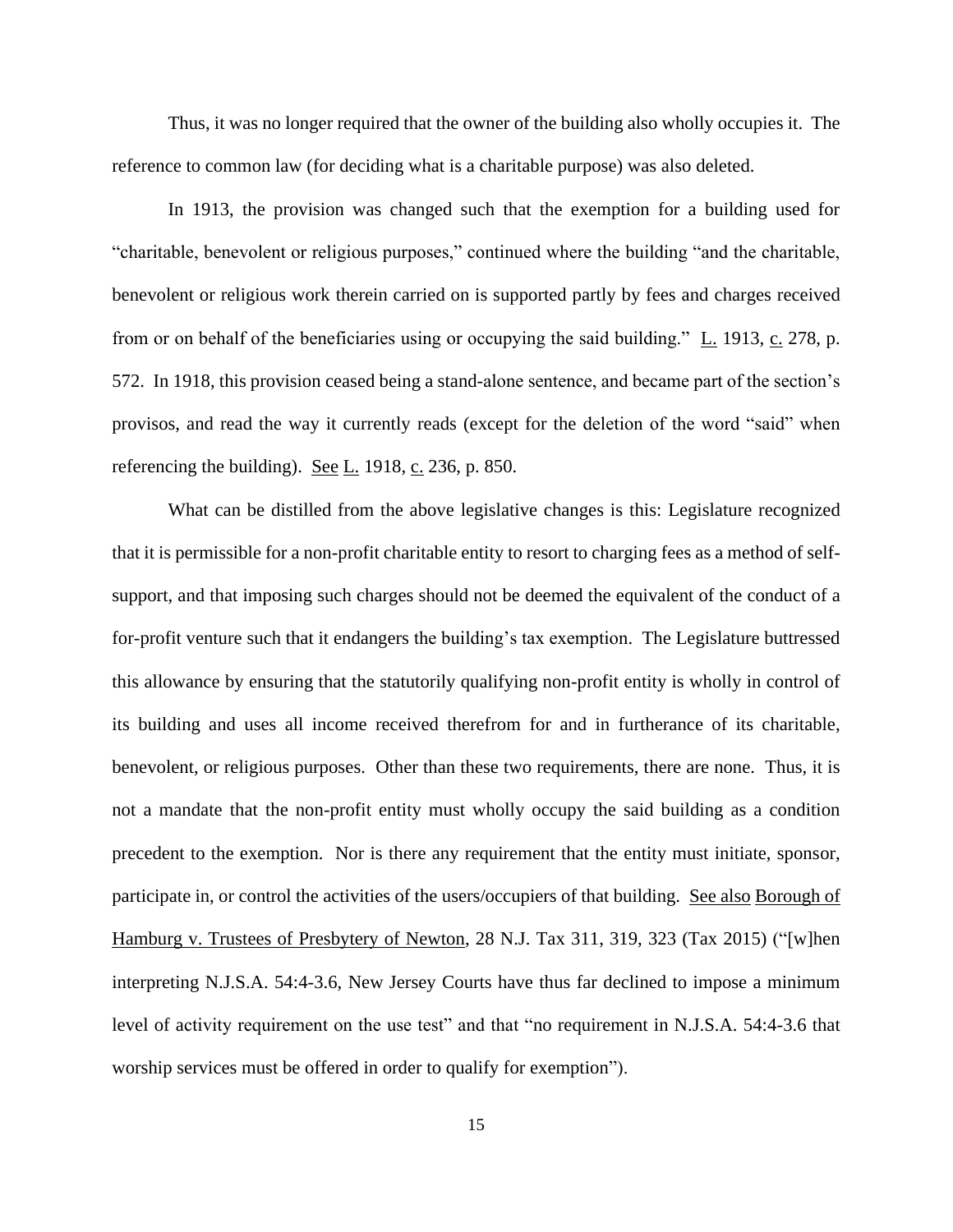Nor is there any per se requirement that the users or occupiers of the building must only be religious, thus, use by secular groups is forbidden. While the term "beneficiaries" in the supportthrough-fees-and-charges portion of the statute is not defined, given strict construction of tax exemption statutes, it likely indicates that use/occupation of a charitable entity's building for a fee by a for-profit entity in furtherance of for-profit activities, can endanger the building's tax exemption status. However, whether a secular group is for-profit, or its use of the premises is for a for-profit use, and whether charges received from such group are used by the owner non-profit entity for purposes unrelated to the reasons for its creation, is a fact-based inquiry. It should not be a conclusory approach that since the occupants are secular groups, the property is being used for for-profit or non-tax-exempt purposes, therefore, the exemption should be summarily denied. Here, as explained above, the only proof submitted by the Township, and which was undisputed by plaintiff, was that the secular groups who visited, stayed, and used Grove Hall were non-profit and/or religious entities.

The court is also unpersuaded that simply because plaintiff did not control the visitors' agendas, it means that Grove Hall was used for non-tax-exempt purposes. See e.g. Ryan v. Holy Trinity Evangelical Lutheran Church, 175 N.J. 333, 352 (2003) (a charitable immunity case where the Court held "[e]ven when a religious organization is not advancing its own religious tenets, or promoting religion at all, it can still be engaged in its 'works'"). In any event, the evidence here shows that the visitors were not using Grove Hall for non-tax-exempt purposes. For instance, the agenda of the Jesus Fellowship Calvary Chapel \_ Ladies Retreat, listed "Morning Devotions enjoy time alone with Jesus," "Evening Devotions \_ enjoy time alone with Jesus," and "Prayer time in living room" as scheduled activities. While the parties did not clarify who organized the "SPLASH 2019," the agenda included "worship and prayer at Grove Hall," as Saturday night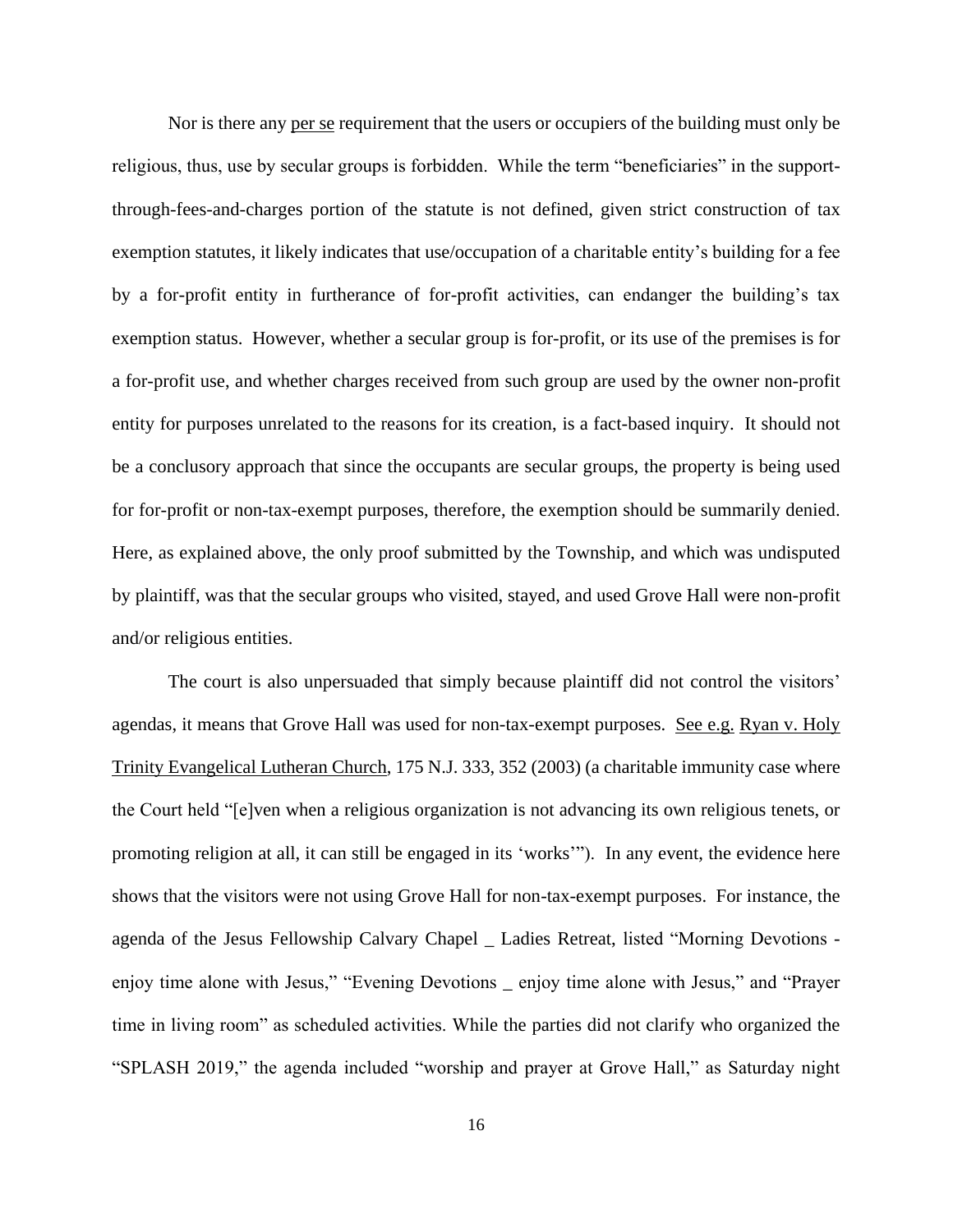activities. These agendas are consistent with the plaintiff's goal of providing a space for worship,

and Grove Hall's use is consistent with plaintiff's purpose of providing a "seaside setting for a

special time with God." As one employee when deposed testified:

. . . .

A. So there's been groups, yoga retreats where, oh, doesn't really fit us, and then these other groups, like the mental health group where they need a couple of weekdays, and that seemed an appropriate use of [Grove Hall].

Q: Secular groups that don't fit you, does that mean any group that is not pursuing services or pursuing some sort of religious aspect to their secular nature?

A. It's hard to say. Like if there was a specific example, I might say what our reaction might be, but the reality is we don't advertise anywhere outside of church circles, and it's primarily word of mouth. So we don't get calls that are not connected at all really.

Q: How do you monitor . . . [a group's] activity other than getting a schedule for them?

A. We're not monitoring to shake our finger at them if they're not doing it right. If we felt that they were not  $-$  if they said they were coming to do a Christian retreat and didn't do that at all, they may not be invited back, but other than that we are not here to monitor, and Christian retreats can look like a lot of different things. Like I said, it can be a wholesome week for a family with devotions in the morning together, or it can be, you know, intense, where every minute of the day is kind of planned out that you'll sit in the dining room at this time and then at five to the hour you'll move to your other room and do a small group.

Plaintiff's employee also certified that plaintiff always encourages those who stay at the

Grove Hall to attend and participate in plaintiff's faith-based activities, and that if a non-profit visiting group requests, plaintiff will get involved in the group's spiritual activities. Plaintiff's employees maintained that plaintiff would not permit just any member of the public to use Grove Hall for overnight stays; applications were required for permission to use Grove Hall; plaintiff asked for visiting group's agenda before booking; and the group had to provide insurance coverage showing plaintiff as an additional insured. Employees also deposed that plaintiff accepted checks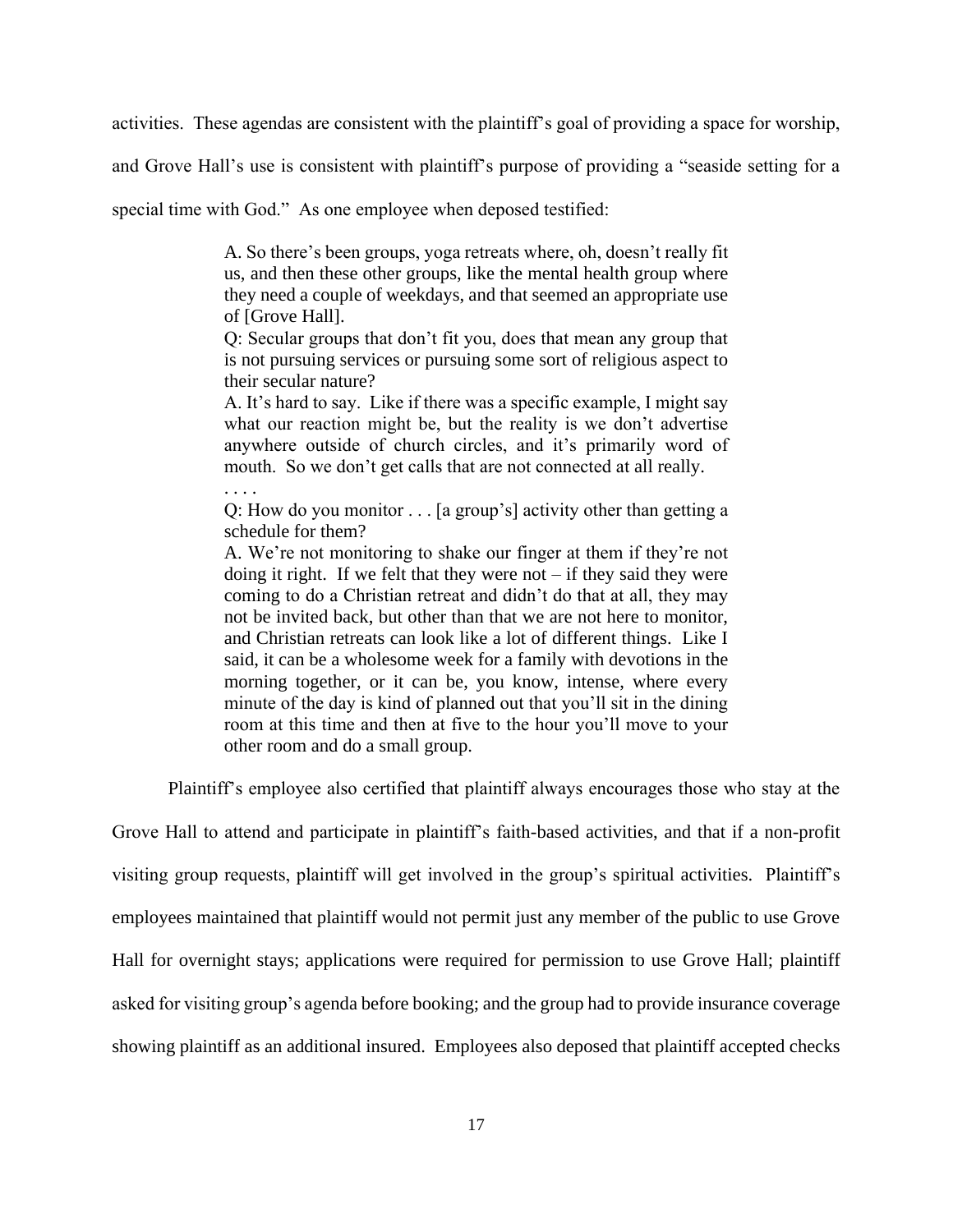only from groups and that visitors cannot directly or unilaterally book rooms online on the website without plaintiff's involvement or consent.

Plaintiff's employees also stated that there were occasions where visiting groups' applications were rejected because their goals were misaligned with plaintiff's purposes. Plaintiff's President certified there is a strict "no alcohol allowed" policy, and the primary purpose of Grove Hall's use and occupation by any group is for retreat of a spiritual nature, and the provided spartan rooms/basic amenities are intended to "encourage prayer, reflection, and spiritual experiences" in a "tranquil" atmosphere.

The guest list did include some entries that referenced an individual's name as opposed to the name of an organization. However, as explained by the plaintiff's employees, they were either the group leaders or individuals who are tied to the plaintiff such as trustees who flew into town for a trustee meeting, visiting missionaries, a bible archaeologist who came each year, or visitors who came to attend seminars at the Subject. Plaintiff's employees, including the ones who were unsure why the individual's names were included, also asserted that it is not a customary practice to rent out rooms to individuals for over-night stay only.

One employee did testify at her deposition that individuals stayed at Grove Hall, thus:

Q: What about Grove Hall, unaffiliated religious groups meet there? A. So, Grove Hall in the past few years Grove Hall was only religious groups or groups that were allowed to come in and rent the facilities.

Q: When you say recently, what years are you talking about maybe?

- A. Three to five years off the top of my head.
- Q: Prior to that?
- A. That kind of, you know, went up and down depending on, you know, what group was involved at the moment . . .

Q: Do you recall secular groups renting space at Grove Hall?

A. Yeah. There was definitely a time when Grove Hall was available

for secular and was also open for individual night stays.

Q: I am sorry, what was the last thing you said?

A. Also open for individual night stays. Not groups.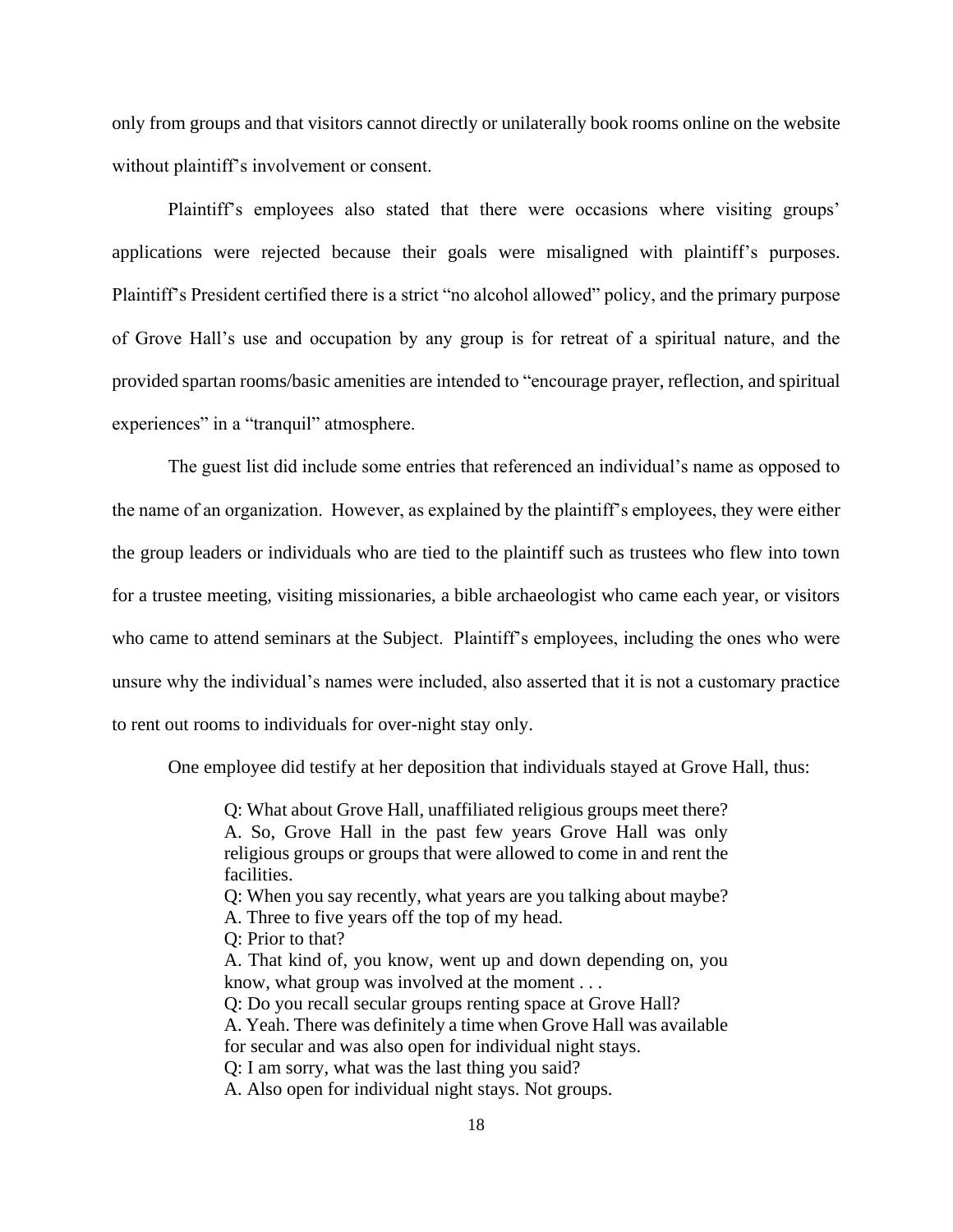- Q: An individual just wanted to stay someplace in Ocean Grove?
- A. Uh-huh.
- Q: Not affiliated with the Methodist Church?
- A. Uh-huh.
- Q: No different than staying at a bed and breakfast or a hotel?
- A. Right.

However, these questions do not prove that plaintiff used Grove Hall as a bed and breakfast.

Rather, the deponent appeared to be agreeing with the Township's counsel's opinion of plaintiff's operations. And while this opinion maybe based on her answers, the deponent also made it clear that such type of rentals occurred in the past, but that for the past three to five years, only groups could stay at the Subject. Similarly, when asked how Grove Hall is different from "any other bed and breakfast in Ocean Grove," plaintiff's Chief Operating Officer noted that plaintiff's mission was to "provide opportunities for Christian fellowship" and get-togethers, and only groups were allowed to stay since plaintiff required the groups to provide proof of insurance, thus "it can't be individuals." When pressed on the difference, this individual responded:

> A. I think the biggest difference . . . is who [Grove Hall] is being advertised to. It's being advertised through different churches. You're trying to get church groups to be there. That was the desire to provide opportunities for church groups to come in. Q: Your website is not limited to church groups though, correct? A. The website is trying to get as far reaching as possible. Q: Everyone and anyone? A. But the intent is there to try to, again, we want them to experience as it says there the initials LBGR. Spiritual birth, growth and renewal. And so there's opportunities when people come in to be exposed to the ministry that's there and understand who the ministry is, introducing them to the ministry.

Another employee also testified similarly when asked whether people can "do nothing at

Grove Hall other than stay overnight":

. . . .

A. Oh, we don't have anybody that's done that I believe.

Q: You've never had a situation where someone stayed overnight but all of their activities were outside of the building [Grove Hall]?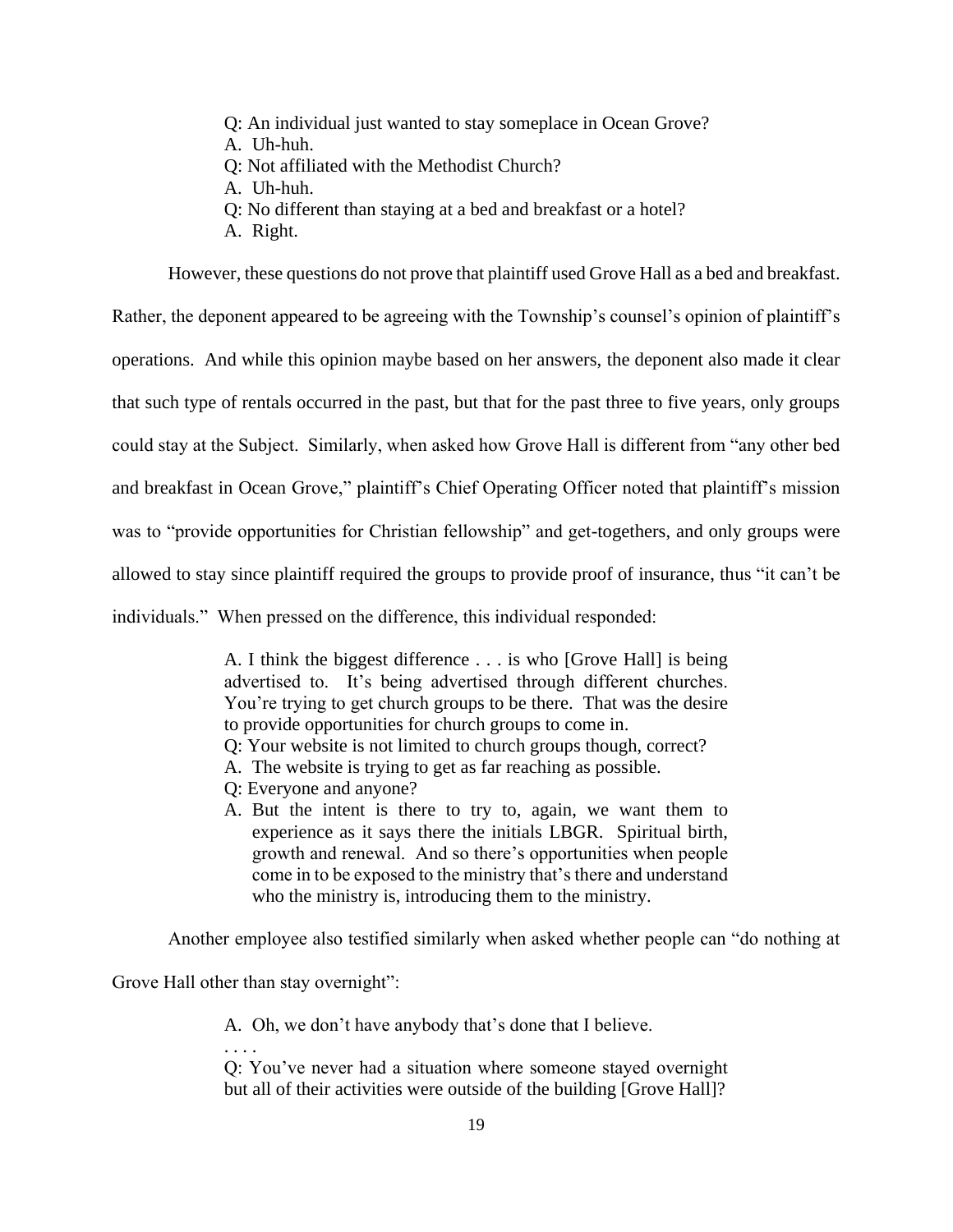A. No, and we don't do individuals . . .

Similarly, that the list showed two entries for birthday celebrations and one for family reunion, is not a reason to conclude that plaintiff was operating Grove Hall akin to a commercially run bed and breakfast. Plaintiff's employees explained that even such events would have to be faith-based ("family groups . . . where they do family week at the beach maybe for their church"). More importantly, as noted above, the statute explicitly permits imposing fees and charges for use/occupation of a religious or charitable-purpose entity's building. Cf. also Bieker v. Cmty. House of Moorestown, 169 N.J. 167, 178-79 (2001) (a charitable immunity case under N.J.S.A. 2A:53A-7, where the Court held that "income from some limited noncharitable activity would" not destroy a charitable entity's immunity because this would "call into doubt the status of any charitable, religious or educational organization that holds fund-raisers or bake sales, or conducts bingo nights"). 6

Nor does the fact that the Grove Hall is used annually by the Chiefs of Police Association require its disqualification for tax exemption. This stay is in conjunction with the annual memorial held for fallen officers, and prayers are held in their honor at the Great Auditorium. The memorial service itself being a community-based social event, the stay at Grove Hall does not therefore convert this use as plaintiff's leasing a portion of the Subject to a for-profit entity or for purposes of making a profit. See e.g. Bianchi v. S. Park Presbyterian Church, 123 N.J.L. 325, 332-33 (E. & A. 1939) (a charitable immunity case, where the court ruled that a church's "function" is "not limited to sectarian teaching and worship" but includes "exercises designed to aid in the

<sup>6</sup> Whether an entity is charitable under the Charitable Immunities Act, N.J.S.A. 2A:53A-7, is factsensitive, since the term "charitable . . . defies precise definition." Ryan, 175 N.J. at 343, 345 (citing Presbyterian Homes v. Div. of Tax Appeals, 55 N.J. 275, 285(1970), a local property tax exemption case which held that "the term 'charity' in a legal sense is a matter of description rather than a precise definition").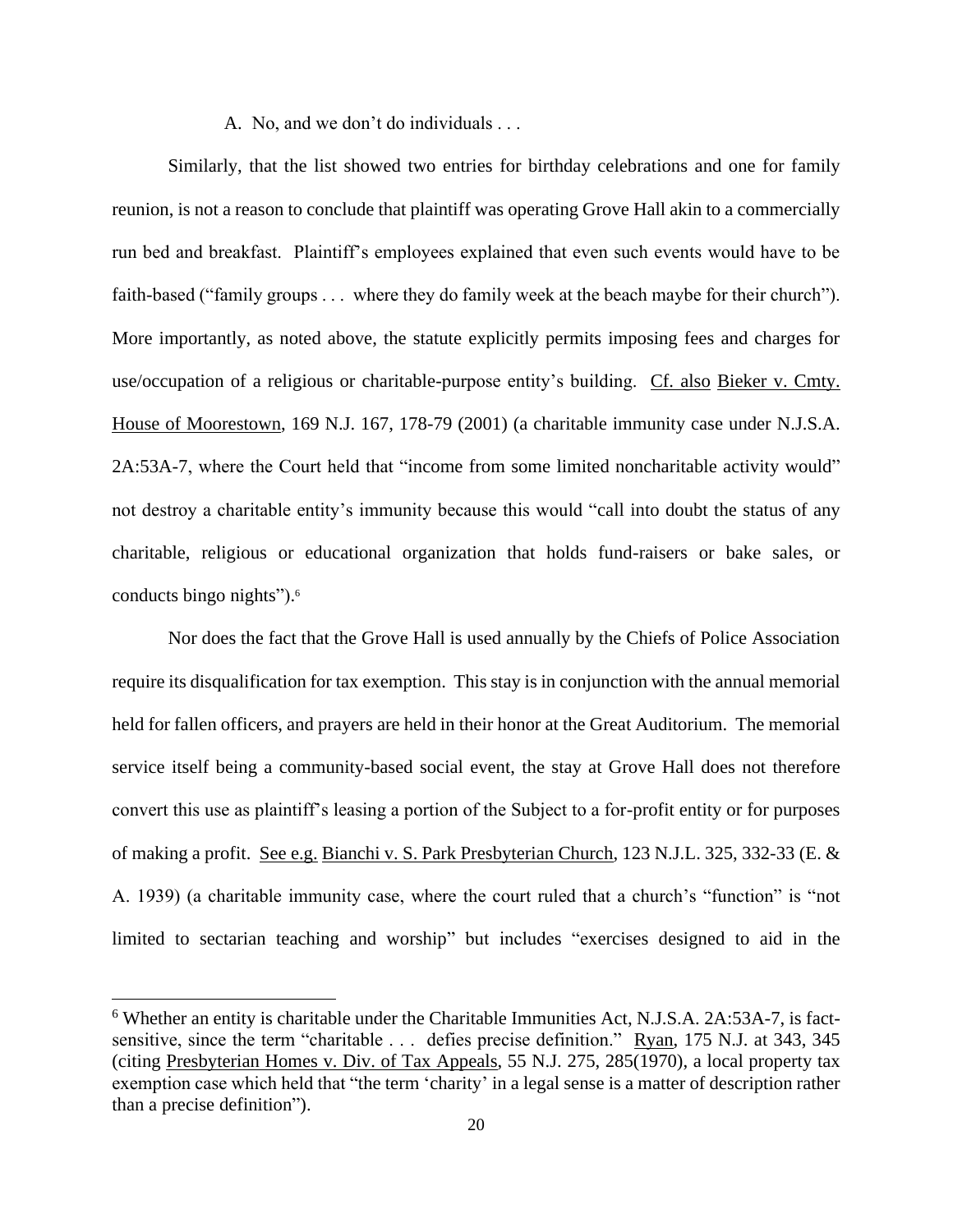advancement of the spiritual, moral, ethical and cultural life of the community in general," thus, "[a] social center is now commonly regarded" as a part of a church because it is "conducive to the public good as well as advantageous to the congregation," and a church's "such endeavors, having in view the public interest, serve the more to give the body the character of a charitable institution" wherein the beneficiaries are the general public).

And as further explicated below, the court is not persuaded that all of the income from fees/charges imposed for the use/occupation of Grove Hall is not in furtherance of plaintiff's mission and purposes. As plaintiff's employee certified, plaintiff runs several charitable endeavors which are not self-supporting, thus uses income from fees/charges imposed for the use and occupation of Grove Hall for such charitable or benevolent purposes. Such use of income is clearly permitted by N.J.S.A. 54:4-3.6.

Thus, based on the above cited facts, plaintiff's use of Grove Hall satisfies Criteria 2 use test since the use furthers its purpose of providing a spiritual retreat, and further does not violate the caveats specified in N.J.S.A. 54:4-3.6 as to "leas[ing]" Grove Hall or a portion thereof to any for-profit entity, or as to imposing charges for the use and occupancy of Grove Hall. Because a majority of Grove Hall guests were from Church or religious organizations, the use satisfied Religious/Charitable Clause. That plaintiff allows some secular non-profit groups to use the premise, is not inconsistent with either the MMI or the Religious/Charitable Clause. See also Ryan, 175 N.J. at 353 ("[b]y supporting social outreach groups that enriched the life of the community at large [the church] fell well within the modern view, now sixty years old, that the good works of churches are not limited to parochial concerns"); Bieker, 169 N.J. at 170-71 ("activities designed to raise monies in support of a charitable organization's core purposes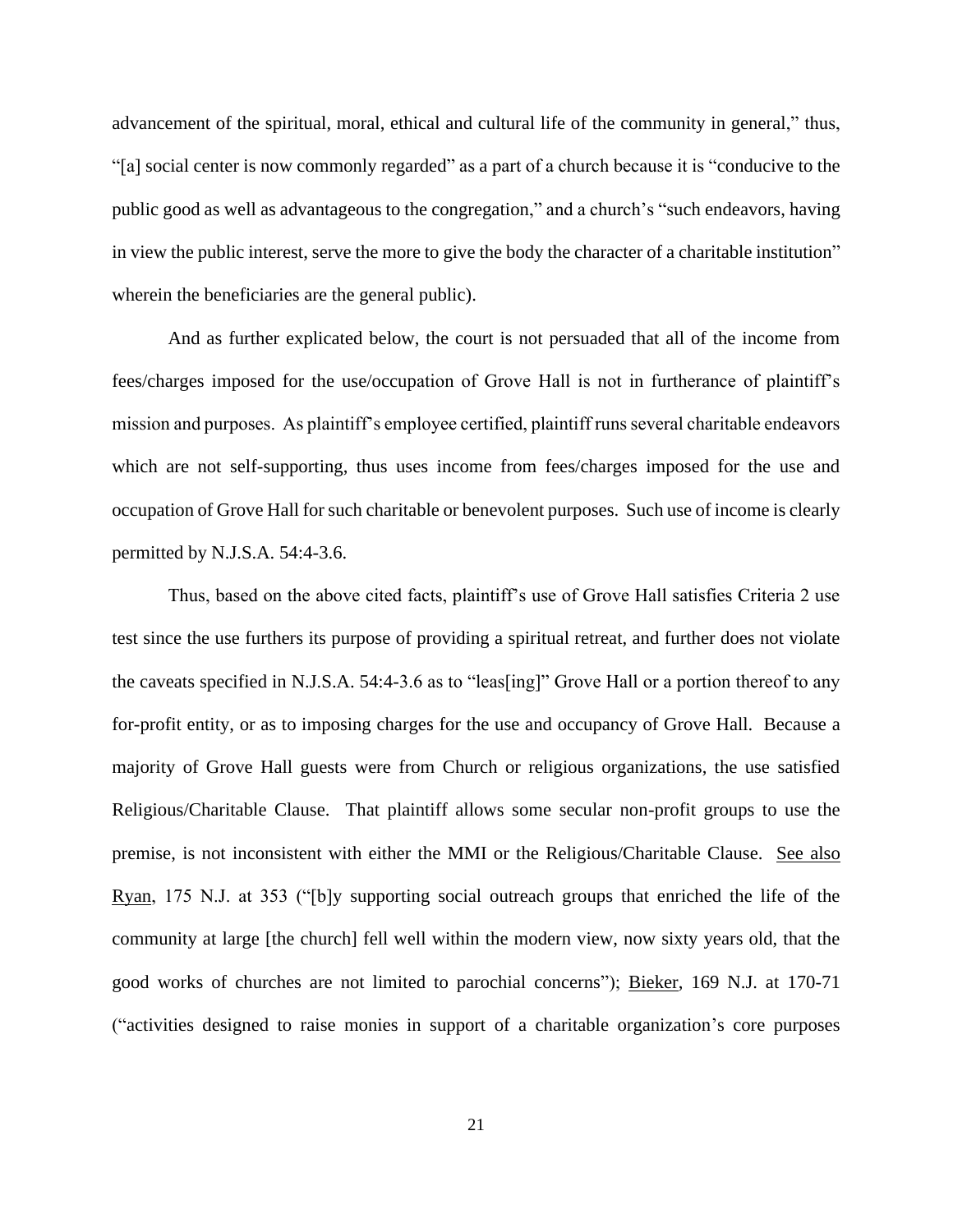generally contribute to those purposes and do not change the essence of the entity itself") (citation and internal quotation marks omitted).

### (iii) Conducted for Profit Criteria

In assessing whether taxpayer satisfied "not conducted for profit" prong, the court should conduct a "pragmatic inquiry into profitability" and "a realistic common sense analysis of the actual operating of the taxpayer." Paper Mill Playhouse 95 N.J. at 521. "A crucial factor is where the profit goes." Id. at 522.

None of plaintiff's trustees or officers are paid. All revenues, including from Grove Hall, are deposited in the general operating account and spent or used for plaintiff's operating expenses. Plaintiff's financial statements as of December 31, 2017 show \$4,118,885 as being spent for "Program Services" which is for several benevolent programs, adult and youth based. This is in accord with plaintiff's incorporating statute,  $L$ . 1870,  $c$ . 157, §6 ("Any surplus funds remaining ... . after defraying the necessary expenses thereof for improvements or otherwise," is to be "devoted to such charitable, benevolent or religious objects or purpose" as agreed to by plaintiff's trustees), and N.J.S.A. 54:4-3.6. The financial statements show that all incoming revenues, including gifts, donations, charitable contributions are used to meet operating expenses, management expenses, employee wages/pensions, and funding of various endowments or specific funds. Plaintiff's employee also certified that revenues from Grove Hall (as from other sources) are used to support its several charitable endeavors many of which are run (offered) for free, but which nonetheless incur costs.

The Township notes that a large source of revenue (for the period ending December 31, 2017) for plaintiff is from "rental and property income," (which presumably includes income from the charges for the use and occupation of Grove Hall), therefore, it must be true that plaintiff is